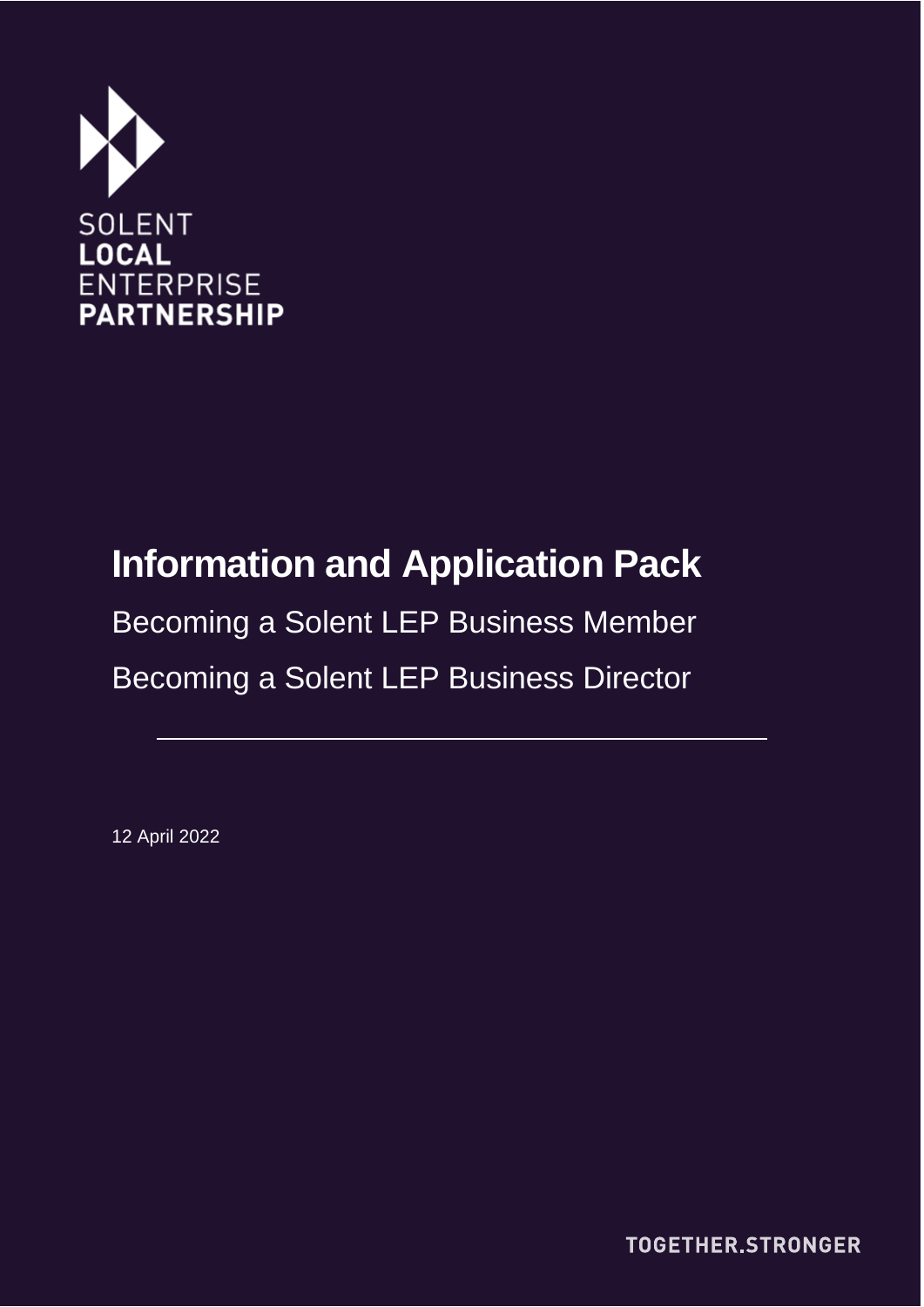# **Contents**

|                |     | Foreword                                                                                     | Page 2  |
|----------------|-----|----------------------------------------------------------------------------------------------|---------|
| 1              |     | Introduction                                                                                 | Page 3  |
| $\overline{2}$ |     | <b>Becoming a Solent LEP Business Director</b>                                               | Page 5  |
|                | 2.A | The role of a Solent LEP Director                                                            | Page 5  |
|                | 2.B | Who we are looking for                                                                       | Page 6  |
|                | 2.C | Role specification                                                                           | Page 8  |
|                | 2.D | <b>Person Specification</b>                                                                  | Page 14 |
|                | 2.E | <b>Other Information</b>                                                                     | Page 15 |
| 3              |     | Information for individuals interested in applying to become a<br><b>Solent LEP Director</b> | Page 16 |
|                | 3.A | How to apply to become a Business Director                                                   | Page 16 |
|                | 3.B | <b>Process and Timetable</b>                                                                 | Page 17 |
| 4              |     | <b>Becoming a Solent LEP Business Member</b>                                                 | Page 19 |
|                | 4.A | <b>Company Structure of Solent Local Enterprise Partnership Ltd</b>                          | Page 19 |
|                | 4.B | <b>Benefits of becoming a Solent LEP Member</b>                                              | Page 20 |
|                | 4.C | <b>Eligibility for Membership</b>                                                            | Page 20 |
|                | 4.D | <b>Liability of Members</b>                                                                  | Page 20 |
|                | 4.E | How to apply for Business Membership                                                         | Page 21 |
|                | 4.F | <b>Process and Timetable</b>                                                                 | Page 22 |
| 5              |     | <b>Contact Information</b>                                                                   | Page 24 |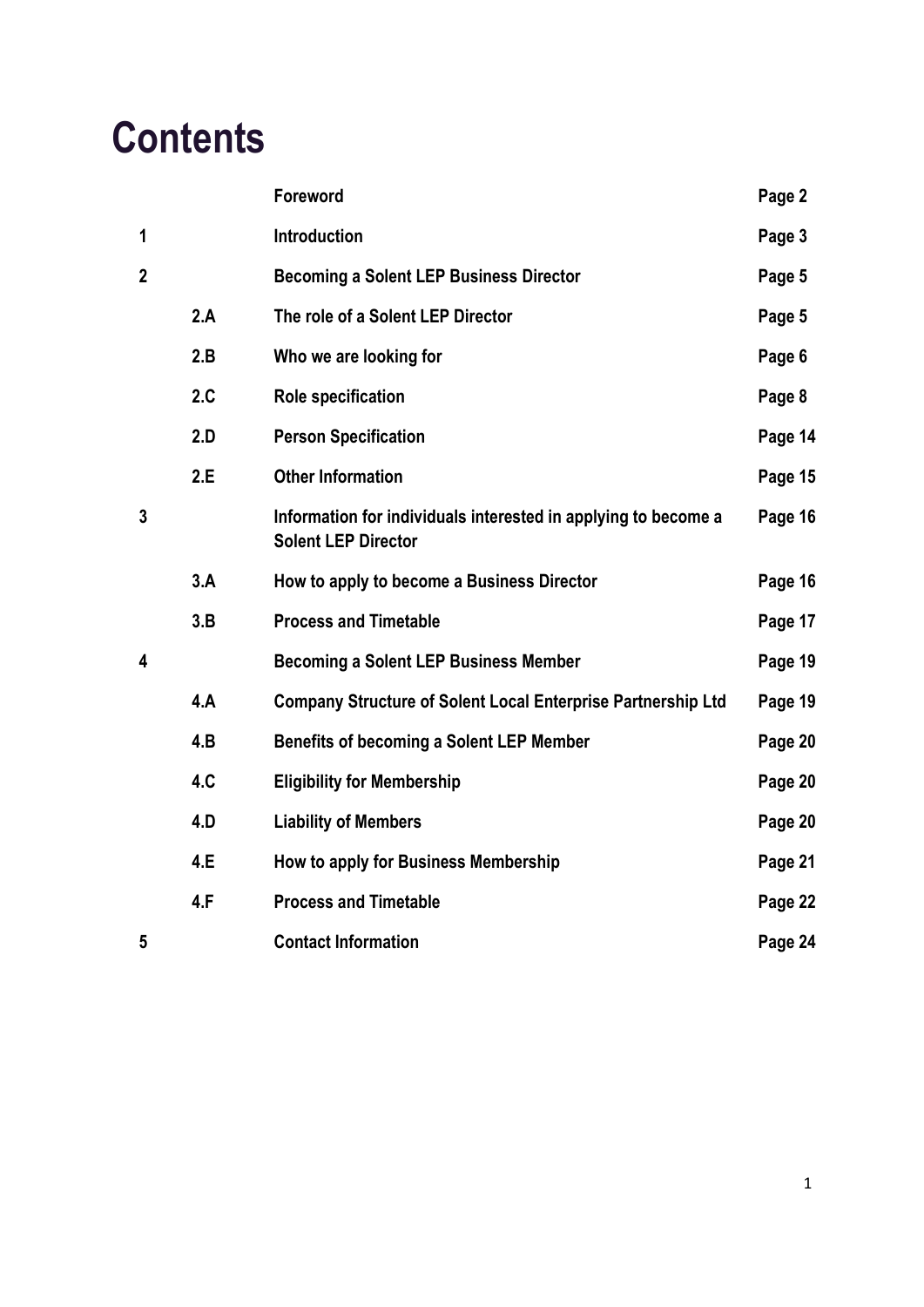### **Foreword**

As we begin to recover from the pandemic, adjust to new international trading arrangements and take full advantage of new opportunities on the horizon, the Solent LEP is seeking new Business Director candidates to apply to join our board to help shape the Solent's long-term prosperity at this critical and exciting juncture. We are also looking for business members, who are integral to the shaping the work of the LEP.

The recent publication of the Government's Levelling Up White Paper recognised the vital contribution Local Enterprise Partnerships make in driving economic growth, and enabled the Solent LEP to reinforce its commitment to support local businesses and champion the local economy. For the first time, the needs of important coastal communities across the country were clearly articulated, and the Solent itself highlighted with both the developing Solent Freeport and our established sector body, Maritime UK Solent, identified as key drivers for investment and innovation, offering opportunities for communities in terms of jobs and skills to help our region's young people thrive.

Successful Local Enterprise Partnerships are led by influential private and public sector leaders, acting as champions for their area's economic success. As the first LEP in the country to have a fully elected Board, we have developed strong and collaborative relationships with our partners in the public, private, education and community sector over the years to bring forward investment and encourage innovation.

The Board of Directors plays an integral role in providing leadership and supporting the ambition to create a dynamic, vibrant, inclusive and internationally competitive region - both in developing an immediate programme of support provided by the Solent LEP as well as shaping longer-term strategies. Strong business leadership is critical for this, and the Solent LEP has always seen the benefits business expertise and acumen brings to the Board. We are keen our Board truly reflects the business community we support and, therefore, want to encourage female business leaders to apply to achieve an equal gender balance in the Solent LEP's leadership.

We believe the Solent has the potential to become the UK's capital of coastal renaissance and have an ambitious long-term strategy, Solent 2050, ready to support this, positioning our region as a global leader in maritime and climate change adaptation, developing a skilled workforce and fostering an environment in which businesses and communities thrive.

I would encourage any business leader with a passion for supporting our local economy to apply to join us as we strive to deliver our ambitions for the Solent, helping local businesses and communities prosper and succeed.

**Rachael Randall**

**Chair**

**Solent Local Enterprise Partnership**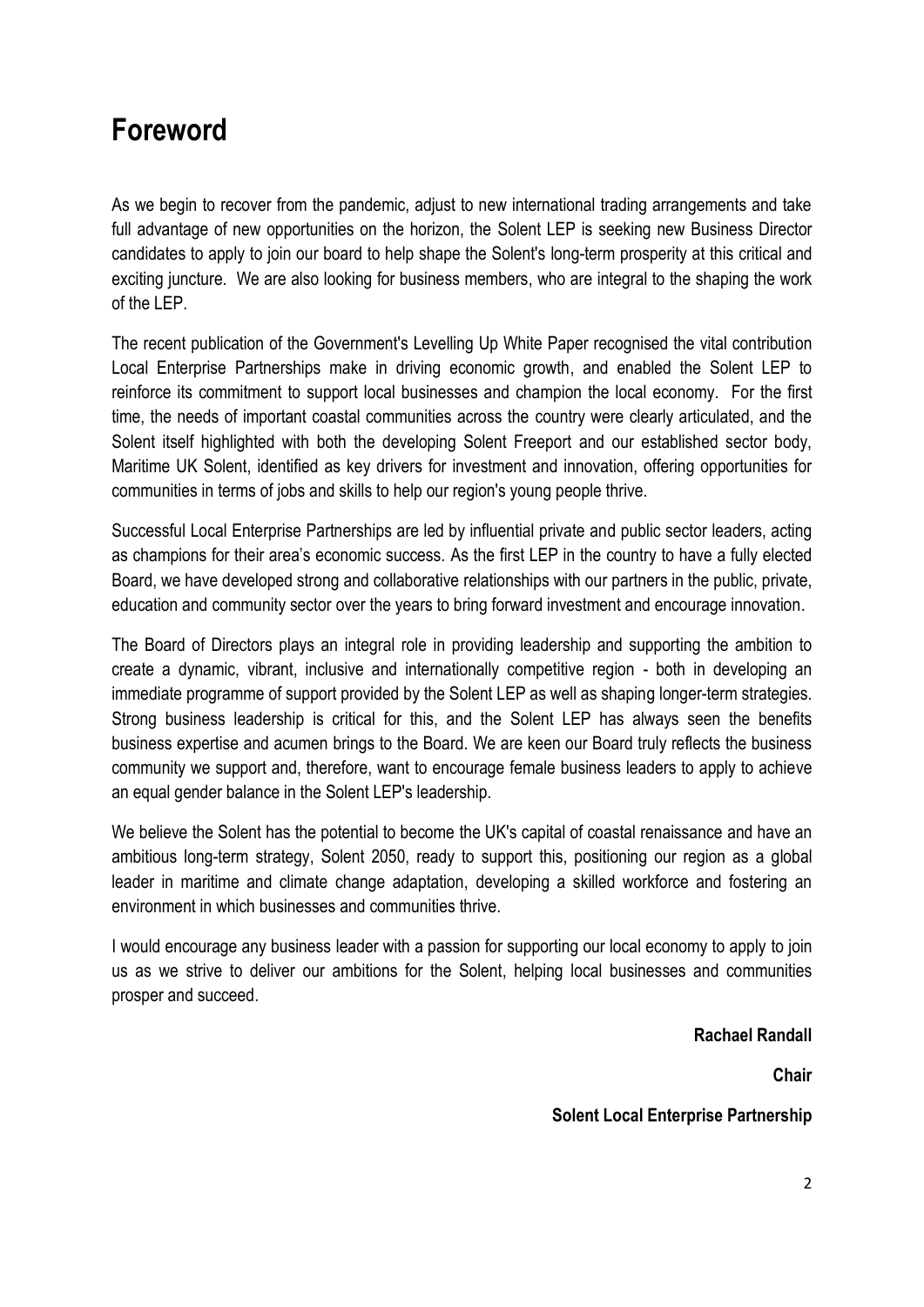### **Section 1: Introduction**

Thank you for your interest in the work of the Solent LEP. The information contained below is intended to assist with your application for membership and / or a role on our Board.

Established in 2010, Solent LEP is a limited company by guarantee and business-led collaboration between private, public and education sectors across the Solent. Of the 38 LEPs across England, Solent LEP represents one of the most significant coastal gateway regions in the country, and is responsible for securing and investing large amounts of public and private sector funding in ambitious projects to create new businesses, jobs and homes.

The Levelling Up White Paper, published 2 February 2022, sets out the Government's recognition that LEPs have acted as important organisational means of bringing together businesses and local leaders to drive economic growth across England. They acknowledge that LEPs have also been responsible for the delivery of a number of major funding streams and set out their commitment to retaining the key strengths of these local, business-oriented institutions in supporting private sector partnerships and economic clusters, while at the same time better integrating their services and business voice into the UK Government's new devolution plans. In the Solent, where a devolution deal does not yet exist, the White Paper confirms that the LEP will continue to play its vital role in supporting local businesses and the local economy.

Successful Local Enterprise Partnerships are led by influential private and public sector leaders, acting as champions for their area's economic success. Since its formation Solent LEP has benefitted from business expertise and acumen.

Our interventions are designed to support the Solent economy's return to growth and, over the longer term, to be a global leader in maritime and climate change adaptation, with towns and cities that are fantastic places to live, trade and with opportunities for all our communities to flourish.

The board of Directors play an integral role in providing the leadership and setting the strategy for the area to support the ambition to create a dynamic, vibrant, inclusive and internationally competitive region.

The Solent LEP is now seeking at least one new Business Director to join our Board and help lead the delivery of Solent 2050 - our long term strategy for growth and prosperity.

The Solent LEP is committed to improving the gender balance on our board, with an aim to achieve equal representation by 2023. In consideration of this, we are particularly keen to secure applications from female business leaders across the Solent area. The Solent LEP will ensure that there is at least one eligible female candidate for the consideration of the Business Membership and intends to extend the application deadline in the event that there are no applications from female directors within the initial application window. In addition, the Solent LEP is seeking a balanced board with a mixture of different skills and backgrounds, covering the economic geography of the Solent area and the key sectors. In consideration of this, and in order to complement the skills and experience of our existing Board Directors, we welcome applications from business leaders from an ethnic minoritybackground. We are also seeking a director that will join one of our key committees: the Solent LEP Funding,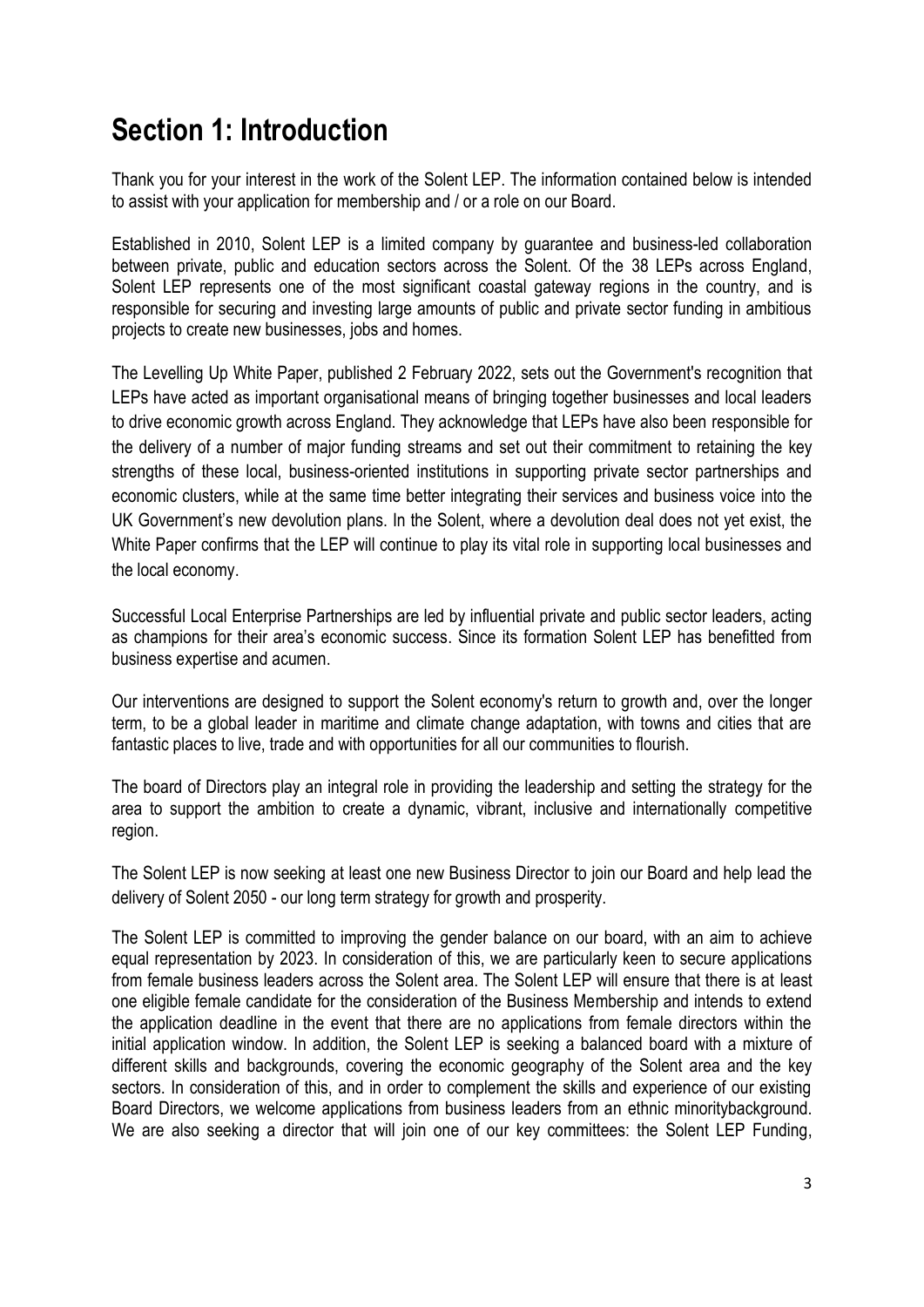Finance and Performance Management Group and are seeking candidates with appropriate expertise to take on this role. Further details in relation to who we are looking for can be found in section 2

All Solent LEP Business Directors are drawn from the Business Membership of the Solent LEP and, accordingly, these two processes are linked. In order to ensure that any business leader can apply for a role on our Board, there is currently also an opportunity for businesses to join the Solent LEP as Members. We are keen to use this opportunity to broaden the LEPs business membership to provide opportunities for more companies to become more actively involved in the work of the LEP.

Business Membership of the LEP is free and Section 4 of this document also includes all the information in relation to how to apply to become a Business Member of the Solent LEP. Membership of Solent LEP Ltd is a pre-requisite for all LEP Directors and, therefore, it is recommended that if you are not currently a Member of Solent LEP Ltd, you should refer to this section in the first instance.

Applications to stand as an LEP Director are also encouraged from existing LEP Business Members. If your business is already a Member of Solent LEP Ltd, and you are interested in applying for a seat on the Board, you can refer directly to Section 2 of this document for information on the role of an LEP Director and Section 3 of this document for information on how to apply. The information in section 4 will not be relevant for existing B Members of Solent LEP Ltd.

The Solent LEP will also shortly be opening an application process for business leaders and representatives from the voluntary, community and social enterprise sectors to join the LEPs Business Support Investment Panel and Skills Advisory Panel. Any individuals interested in these opportunities are also encouraged to register their interest now using the contact information in section 5 of this document.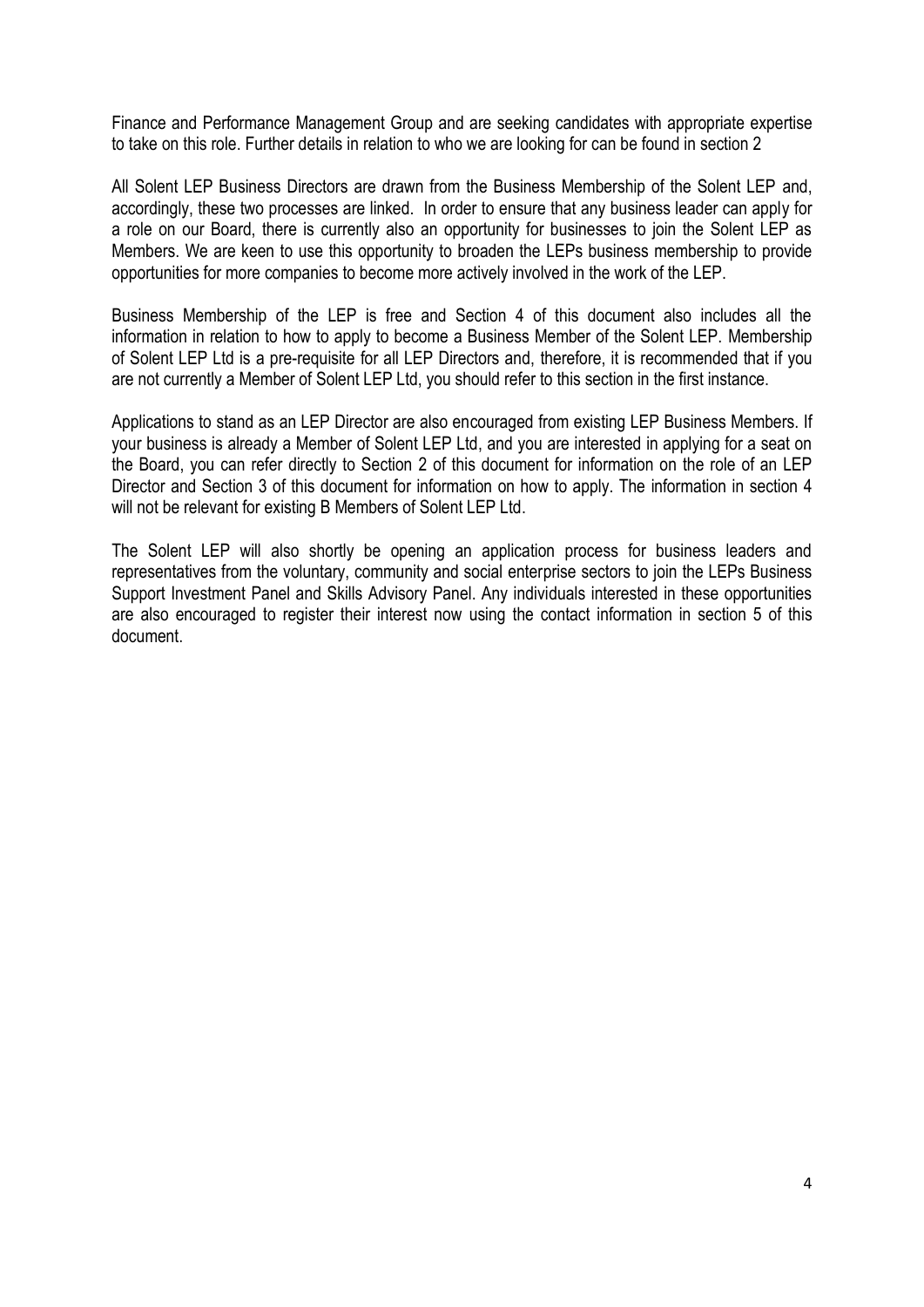### **Section 2: Becoming a Solent LEP Business Director**

### **2A: The role of a Solent LEP Director**

The Solent LEP is seeking atleast one prominent business leaders as candidates to be appointed to the Solent LEP Board of Directors as Business (B) Directors.

Board Members require a strong and detailed appreciation of, and interest in, the strategic issues relating to, and drivers of, the Solent economy and the various opportunities and challenges involved in securing sustainable, private sector led economic growth. The Solent LEP Board have a key role in developing local solutions to enhance the economic prospects within the area and to help plan, support and direct the economic growth of the Solent area.

Details on the existing Board of Directors can be found at [https://solentlep.org.uk/who-we-are/solent](https://solentlep.org.uk/who-we-are/solent-lep-board/board-biographies)[lep-board/board-biographies](https://solentlep.org.uk/who-we-are/solent-lep-board/board-biographies)

In terms of time commitments, it is expected that Solent LEP Directors will offer at least 2 days per month.

This will include time spent to prepare for and attend LEP Board meetings and, in addition to this, to join at least one of the Solent LEPs key committees: the Solent LEP Funding, Finance and Performance Management Group and Solent Skills Advisory Panel. This will include taking on the role as Chair of one of these committees.

The Funding, Finance and Performance Management Group (FFPMG) provide support and advice to the Board in relation to overall performance of commissioned local growth activity, provide an overview of sources of funding that are being allocated to support local growth activity and provide overview and scrutiny of financial performance. FFPMG also form a critical element of the LEPs approach to securing very close oversight of the work of the LEP to ensure that it is fully meeting all of its governance and transparency responsibilities. This includes ensuring appropriate overview and scrutiny arrangements are in place, including independent audit of LEP activity. Further information on FFPMG can be found at: [https://solentlep.org.uk/who-we-are/solent-lep-funding-panels/funding-finance-and-performance](https://solentlep.org.uk/who-we-are/solent-lep-funding-panels/funding-finance-and-performance-management-group/)[management-group/](https://solentlep.org.uk/who-we-are/solent-lep-funding-panels/funding-finance-and-performance-management-group/)

The Solent Skills Advisory Panel bring together local employers and skills providers to pool knowledge on skills and labour market needs, leads the development of local labour market analysis and skills action plan and advises the LEP Board on skills priorities for the area. Further information on the Solent SAP can be found at: [https://solentlep.org.uk/who-we-are/solent-lep-advisory-panels/skills-advisory](https://solentlep.org.uk/who-we-are/solent-lep-advisory-panels/skills-advisory-panel/)[panel/](https://solentlep.org.uk/who-we-are/solent-lep-advisory-panels/skills-advisory-panel/)

In addition to this ongoing time commitment, there is a requirement for new Directors to undertake a formal induction which will include comprehensive non-executive director and chair training to ensure they are fully briefed on the role of the director and best practice under the FRS UK Corporate Governance Code and, in addition, a tailored induction to the LEP which meets both local and HM Government requirements.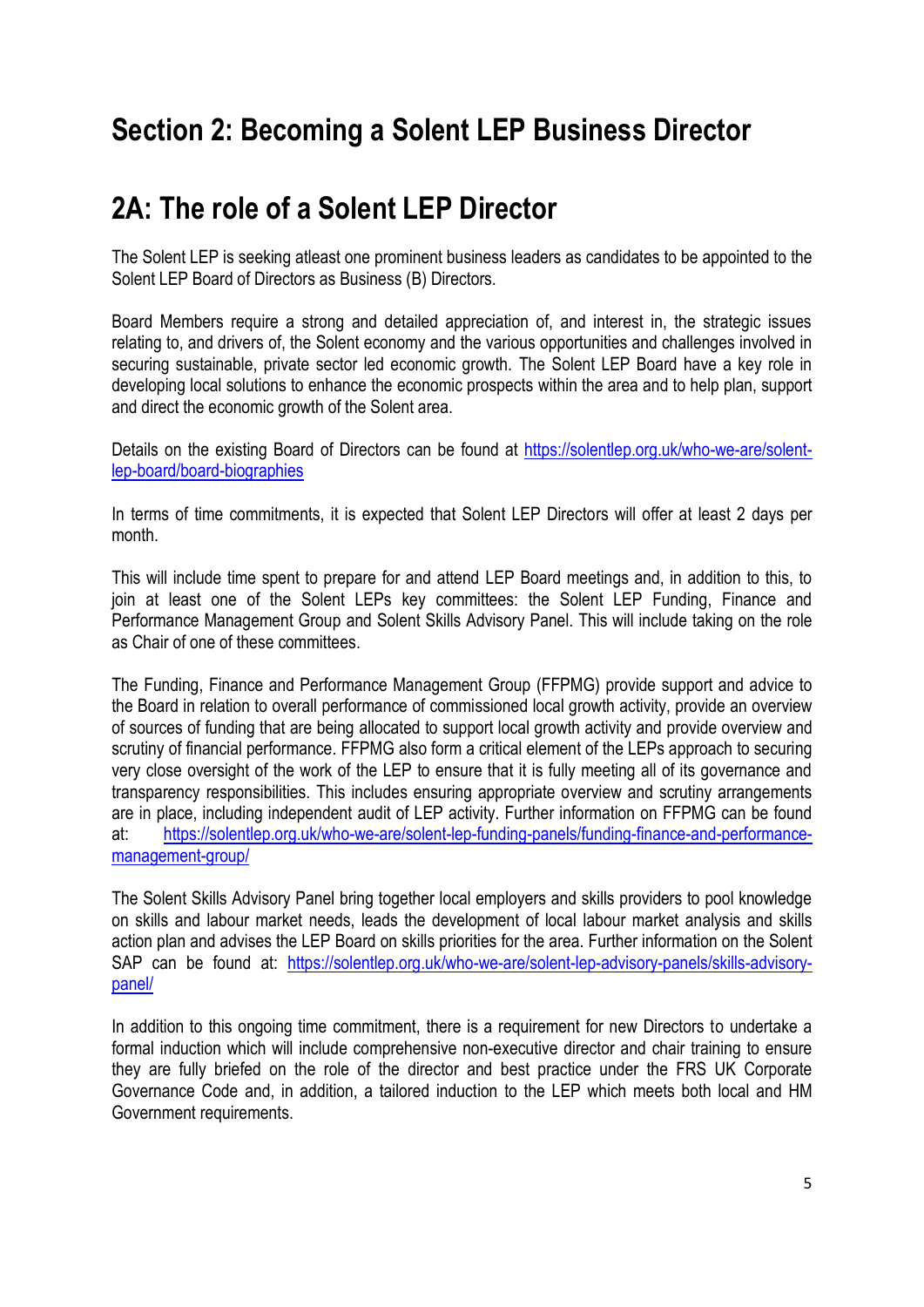### **2B: Who we are looking for**

The Solent LEP is committed to having a Board which embraces diversity and promotes equality of opportunity within the Solent economy. In particular, the Solent LEP is committed to improving the gender balance on our board, with an aim to achieve equal representation by 2023.

In consideration of this, we are particularly keen to secure applications from female business leaders across the Solent area. The Solent LEP will ensure that there is at least one eligible female candidate for the consideration of the Business Membership and intends to extend the application deadline in the event that there are no applications from female directors within the initial application window.

In addition, the Solent LEP is seeking a balanced board with a mixture of different skills and backgrounds, covering the economic geography of the Solent area and the key sectors. In consideration of these points and, in order to complement the skills and experience of our existing Board Directors, we would welcome applications from business leaders from an ethnic minority background.

In line with best practice set out in the [UK Corporate Governance Code](https://www.frc.org.uk/getattachment/88bd8c45-50ea-4841-95b0-d2f4f48069a2/2018-UK-Corporate-Governance-Code-FINAL.pdf)<sup>1</sup>, we are seeking to appoint a truly independent non-executive director to join the LEP Board. Candidates are asked to consider this definition carefully in advance of submitting an application, which will include (but is not limited to) whether the candidate:

- has been an employee of the Solent LEP within the last five years;
- has, or has had within the last three years, a material business relationship with the Solent LEP either directly, or as a partner, shareholder, director or senior employee of a body that has such a relationship with the LEP;
- has received or receives additional remuneration from the Solent LEP apart from a director's fee;
- has close family ties with any of the Solent LEP's advisers, directors or senior employees;
- holds cross-directorships or has significant links with other Solent LEP directors through involvement in other companies or bodies;
- has served on the Solent LEP Board for more than nine years from the date of their first election.

Of the above considerations, we would like to ensure that candidates are particularly mindful of the requirement to not have had a material business relationship with the LEP directly in the last three years (neither as a partner, shareholder, director, leader or other senior post holder of a body that has had such a relationship with the LEP).

Applicants should note that the successful candidate will take up a position on at least one of the Solent LEPs key commitees: The Funding, Finance and Performance Management Group and Solent Skills Advisory Panel. As a result, the LEP is keen to encourage applicants with demonstrable expertise and knowledge of skills, training and employability matters, financial planning, performance management,

<sup>1</sup> UK Corporate Governance Code 2018 (Code Provision 11).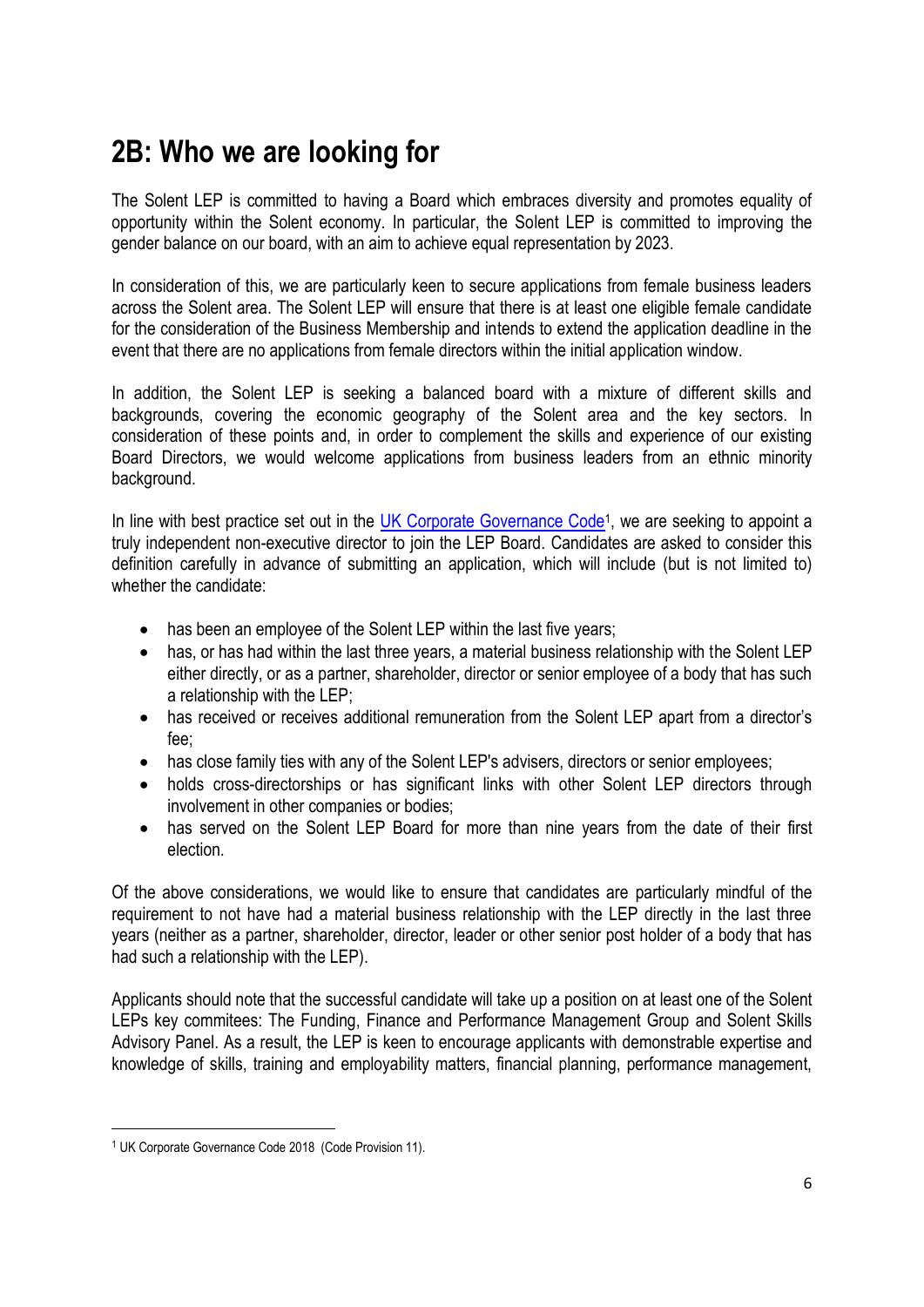legal and governance best practice and / or risk management in the context of significant and complex budgets / organisations.

Applications are encouraged from credible people who can see the bigger strategic picture, offer challenge and insight and genuinely input into the process of advancing the LEP's agenda of fostering real and positive change in the Solent region for the ultimate benefit of all. Strong partnership skills are essential and candidates will need to be collegiate and collaborative in their style and approach.

The role description for all Business Director candidates is included in Section 2C and the person specification that all candidates will be required to meet is included in Section 2D.

Further information on the Solent LEP can be found at [www.solentlep.org.uk](http://www.solentlep.org.uk/) and terms of reference for the Solent LEP Board are available here: <https://solentlep.org.uk/who-we-are/solent-lep-board/>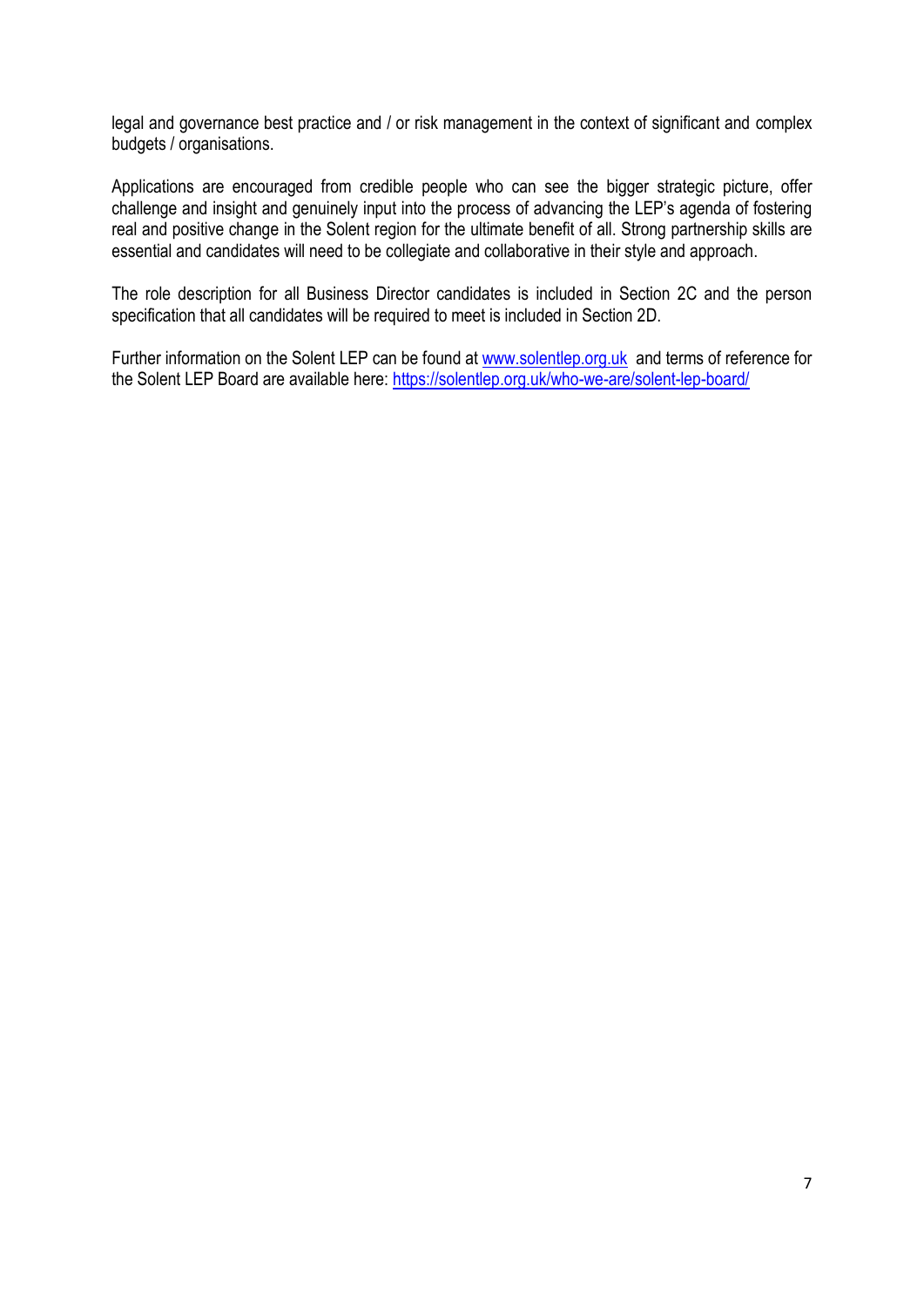### **2C: Role Specification**

| Title:                                                                          | <b>Solent LEP Business Director</b>                                           |  |
|---------------------------------------------------------------------------------|-------------------------------------------------------------------------------|--|
| <b>Responsible to:</b>                                                          | Solent LEP Board Solent Local Enterprise Partnership Limited                  |  |
| Solent LEP Board Solent Local Enterprise Partnership Limited<br>Accountable to: |                                                                               |  |
| Time commitment:                                                                | At least 2 days per month                                                     |  |
| <b>Remuneration:</b>                                                            | Voluntary role – non-remunerated. Reasonable expenses can be claimed in       |  |
|                                                                                 | line with the Solent LEP expenses policy for Directors                        |  |
| Location:                                                                       | Solent LEP area with occasional requirement to travel nationally <sup>2</sup> |  |

#### **Overview**

Established in 2010, Solent LEP is a limited company by guarantee and business-led collaboration between private, public and education sectors across the Solent. Of the 38 LEPs across England, Solent LEP represents one of the most significant coastal gateway regions in the country, and is responsible for securing and investing large amounts of public and private sector funding in ambitious projects to create new businesses, jobs and homes.

Successful Local Enterprise Partnerships are led by influential private and public sector leaders, acting as champions for their area's economic success. Since its formation Solent LEP has benefitted from business expertise and acumen. We have created a new partnership between the public and private sector in the Solent that represents the diversity of local businesses and communities.

Solent LEP prioritises policies and actions on the basis of clear economic evidence and intelligence from businesses and local communities. Our interventions are designed to improve productivity across the local economy to benefit people and communities with the aim of creating more inclusive economies.

As an organisation, Solent LEP prides itself on demonstrating innovation, passion and commitment for the region by working in a collaborative and inclusive manner with its complex and varied stakeholder networks. The board of Directors will play an integral role in providing the leadership and setting the strategy for the area to support the "ambition to create a dynamic, vibrant, inclusive and internationally competitive region".

Levelling Up the United Kingdom has set out how the Government will level up the UK, including priorities to;

- boost productivity, pay, jobs and living standards by growing the private sector, especially in those places where they are lagging;
- spread opportunities and improve public services, especially in those places where they are

<sup>&</sup>lt;sup>2</sup> In line with our expenses policy for Directors, the Solent LEP will pay reasonable expenses in relation to any duties carried out that represent a commitment above and beyond the usual role of a LEP Director. The LEP will not reimburse expenses in relation to the usual requirements of LEP Directors, such as attendance at LEP Board meetings within the Solent area.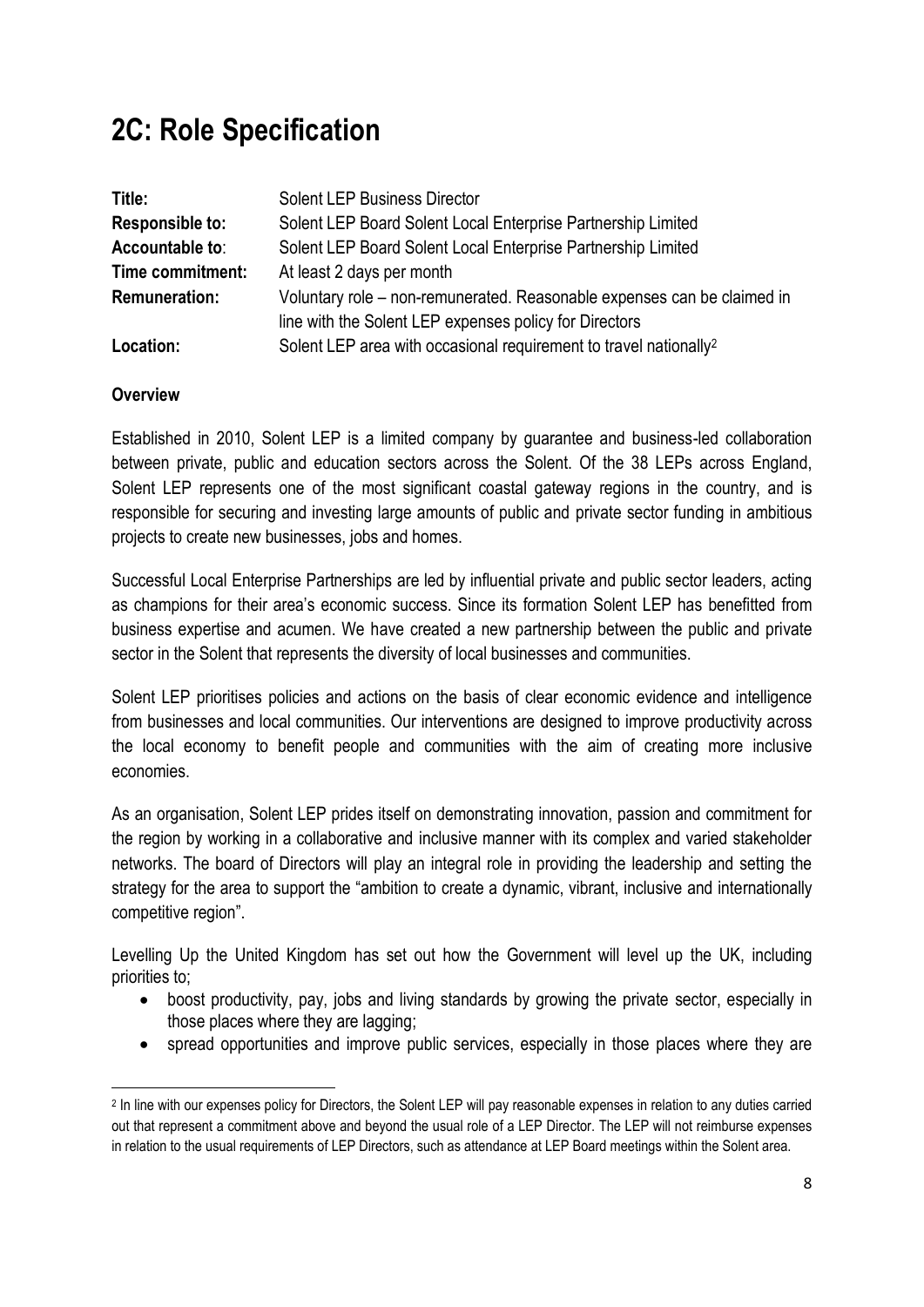weakest;

- restore a sense of community, local pride and belonging, especially in those places where they have been lost; and
- empower local leaders and communities, especially in those places lacking local agency.

The Solent LEP supports these priorities and is committed to ensuring the Solent area can play a leading role in driving these national aspirations . Our new economic strategy for the Solent, Solent 2050, will set out our aspirational and long-term plan to delivering on this commitment.

The emerging Solent 2050 strategic framework has been developed and has been informed by a detailed evidence base and policy review as well as wide-ranging consultation, in which the LEP has consulted with over 1,600 people and over 500 businesses.

The framework outlines that we want the Solent to be the best place to live, work and trade in the UK. Our vision is that the Solent in 2050 will be:

#### *The global leader in maritime and climate change adaptation, with towns and cities that are fantastic places to live, trade and with opportunities for all our communities to flourish*

Our mission to achieve this vision has seven principles:

- **To secure our position as a world-leading marine and maritime economy.**
- **To pioneer approaches to climate change adaptation and decarbonisation.**
- **To be the UK's capital for coastal renaissance,** harnessing new technologies and approaches to revitalise coastal communities and ensure growth is inclusive.
- **To have a thriving visitor economy,** capitalising on the Solent's superb natural beauty and rich maritime history.
- **To be a global leader in developing a world-class talent base for the economy of the future, helping people at all points of their career build the skills they need to take part in an innovative knowledge-based economy.**
- **To have an outstanding business environment.**
- **To place health and wellbeing at the heart of economic success.**

#### **Values and Expected Behaviours**

As a partnership organisation our approach is built on the belief that 'together we are stronger' and the LEP has embraced the values as set out in the Nolan Principles<sup>3</sup> and our corporate values where we

- **Support** businesses to grow, individuals to succeed and communities to flourish
- Are **Open**, transparent and honest and work without bias, ensuring that an evidence-based approach drives our decision making
- Lead by example and value **Leadership** which is ambitious, fair and objective
- **Embrace** diversity as an essential component in the way we work

<sup>3</sup> You can find a full copy of the Nolan Principles at: [https://www.gov.uk/government/publications/the-7-principles-of-public-life/the-7](https://www.gov.uk/government/publications/the-7-principles-of-public-life/the-7-principles-of-public-life--2) [principles-of-public-life--2](https://www.gov.uk/government/publications/the-7-principles-of-public-life/the-7-principles-of-public-life--2)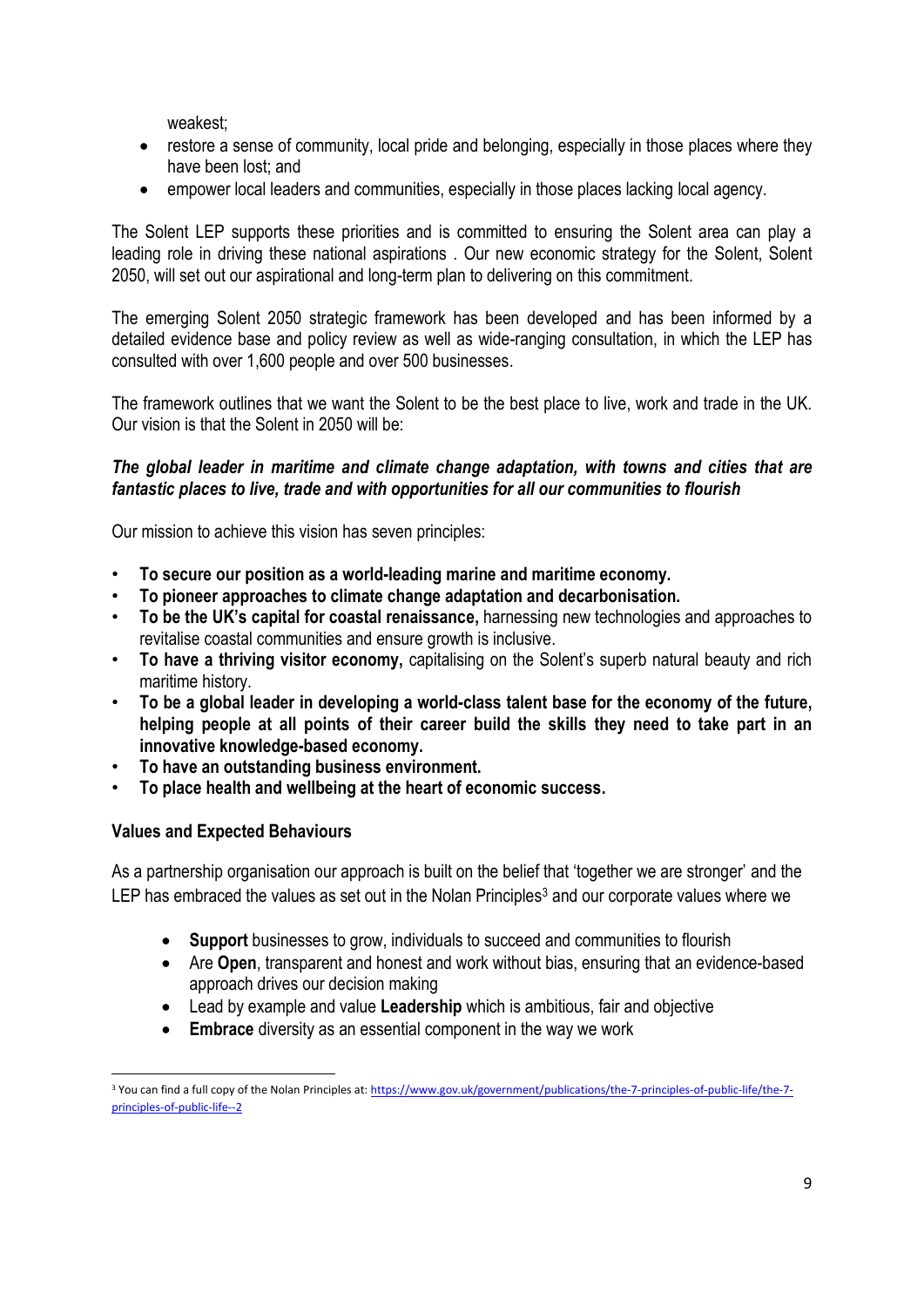- **Nurture** the talent, innovation and creativity of those we work with
- Believe trust and mutual respect are essential for **Teamwork** and collaboration

These values are extremely important to us and we expect everyone who work in and with the LEP in any capacity, including the Board of Directors, employees of the LEP and Accountable Body, contractors, agency staff, volunteers and people undertaking commissions on our behalf to display these behaviours at all times.

Solent LEP also expects that everyone who works in and with the LEP to act in such a manner as to justify public trust and confidence and to uphold and enhance the good standing and reputation of Solent LEP. We are committed to equality and valuing diversity within our workforce and we have established an Equality and Diversity Policy which operates in-line with the Equality and Diversity Strategy of Portsmouth City Council, our accountable body. Individuals must therefore at all times carry out their duties with due regard to our Equality at Work policy. Our goal is to ensure that these commitments, reinforced by our values, are embedded in our day-to-day working practices with all our stakeholders, colleagues and partners.

### **Board Leadership, Company and Purpose**

Solent Local Enterprise Partnership Limited fully embrace the UK Corporate Governance Code as the system by which the company is directed and controlled. The board of directors of Solent LEP Limited are responsible for the governance of the company. The following key principles set the framework for the Board Leadership and Company purpose:

- A successful LEP is led by an effective and entrepreneurial board, whose role is to promote the long-term sustainable success of the company, generating value for members and contributing to wider society.
- The board should establish the LEP company's purpose, values and strategy, and satisfy itself that these and its culture are aligned. All directors must act with integrity, lead by example and promote the desired culture.
- The board should ensure that the necessary resources are in place for the LEP company to meet its objectives and measure performance against them. The board should also establish a framework of prudent and effective controls, through FFPMG, which enable risk to be assessed and managed.
- In order for the company to meet its responsibilities to members and stakeholders, the board should ensure effective engagement with, and encourage participation from, these parties.
- The board should ensure that workforce policies and practices are consistent with the LEP company's values and support its long-term sustainable success. The workforce should be able to raise any matters of concern.

Solent LEP have established governance arrangements that are most appropriate to the LEP Company and that reflect HM Government requirements. The arrangements apply the principles of the UK Corporate Governance Code ('the Code") and the Guidance on Board effectiveness.

As an employer, the Solent LEP is committed to equality and valuing diversity within its workforce and operates in line with the Equality and Diversity Strategy of Portsmouth City Council, our accountable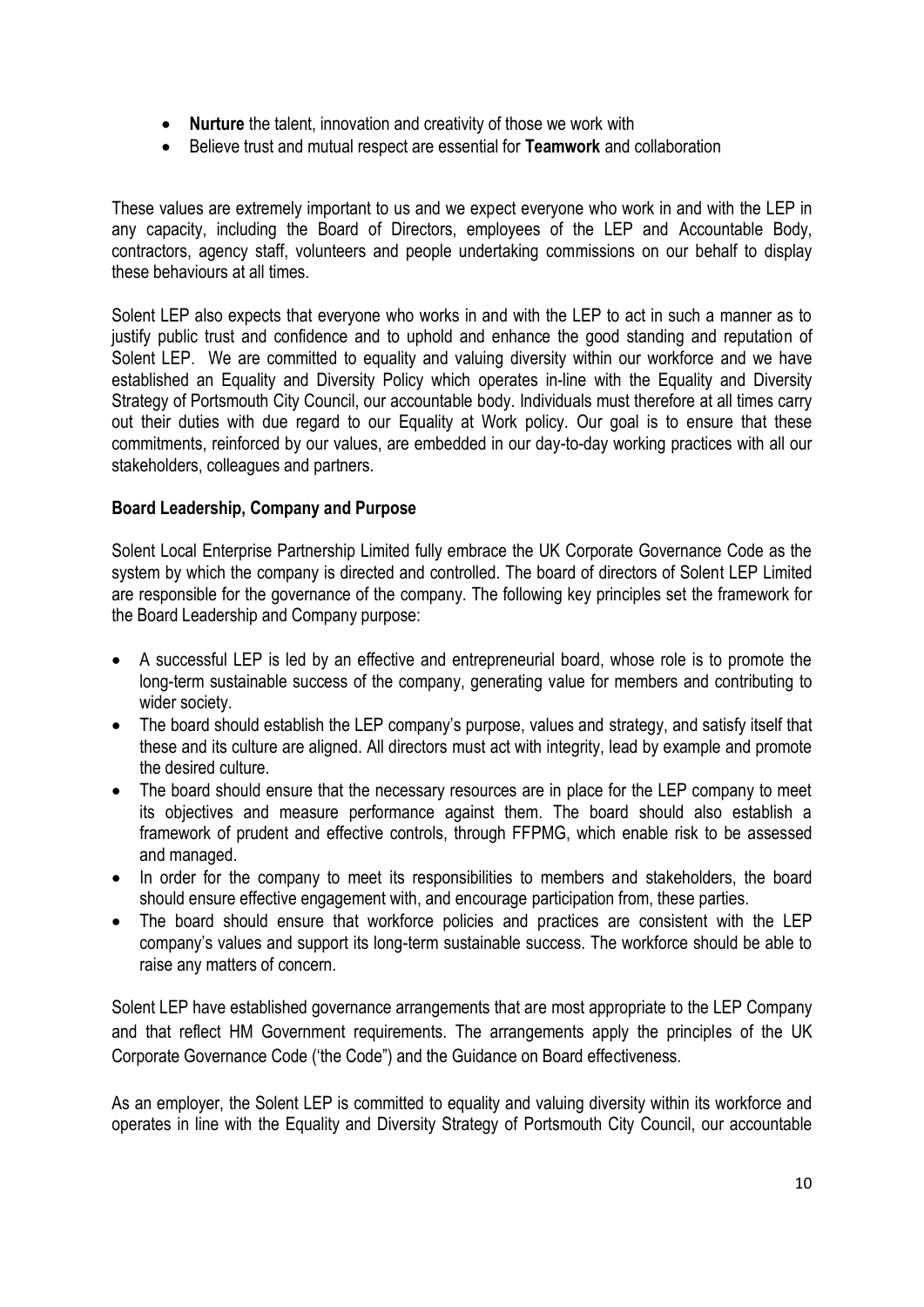body<sup>4</sup> . Our goal is to ensure that these commitments, reinforced by our values, are embedded in our day-to-day working practices with all our customers, colleagues and partners.

#### **The Role**

All Solent LEP Board Members require a strong and detailed appreciation of, and interest in, the strategic issues relating to, and drivers of, the Solent economy and the various opportunities and challenges involved in securing sustainable, private sector led economic growth. The Solent LEP Board have a key role in developing local solutions to enhance the economic prospects within the area and to help plan, support and direct the economic growth of the Solent area.

In terms of time commitments, it is expected that Solent LEP Business Directors will offer at least 2 days per month. All directors should have sufficient time to meet their board responsibilities. The time commitment to engage with Company Members and other key stakeholders and get to know the business will be considerable.

Directors will also receive high-quality information sufficiently in advance of meeting so that there can be thorough consideration of the issues prior to, and informed debate and challenge at, board meetings. Executive contact names and numbers will be published on all papers so that Directors can seek clarification or amplification from management where they consider the information provided is not sufficient. They should provide constructive challenge, strategic guidance, over specialist advice and hold management to account.

On appointment to the board LEP non-executive directors will be required to complete a comprehensive, formal and tailored induction that will extend beyond the boardroom and all nonexecutive directors will be expected to undertake some external formal training to ensure they are fully briefed on the role of the director and best practice under the FRS UK Corporate Governance Code. In their first year and on an ongoing basis they should expect to visit operations and talk with managers and non-managerial members of the workforce. A LEP non-executive director should use these conversations to better understand the culture of the organisation and the way things are done in practice, and to gain insight into the experience of the executive of the LEP.

Directors duties are set out in sections 171-177 of the Companies Act 2006 and the Articles of Association of Solent Local Enterprise Partnership Limited (see https://solentlep.org.uk/media/2645/articles-of-association.pdf)

#### **Key working relationships**

| <b>INTERNAL</b>            | <b>EXTERNAL</b>                        |
|----------------------------|----------------------------------------|
| <b>Executive Directors</b> | Scheme leads and funding beneficiaries |

<sup>4</sup> <https://www.portsmouth.gov.uk/ext/community/equality-and-diversity.aspx>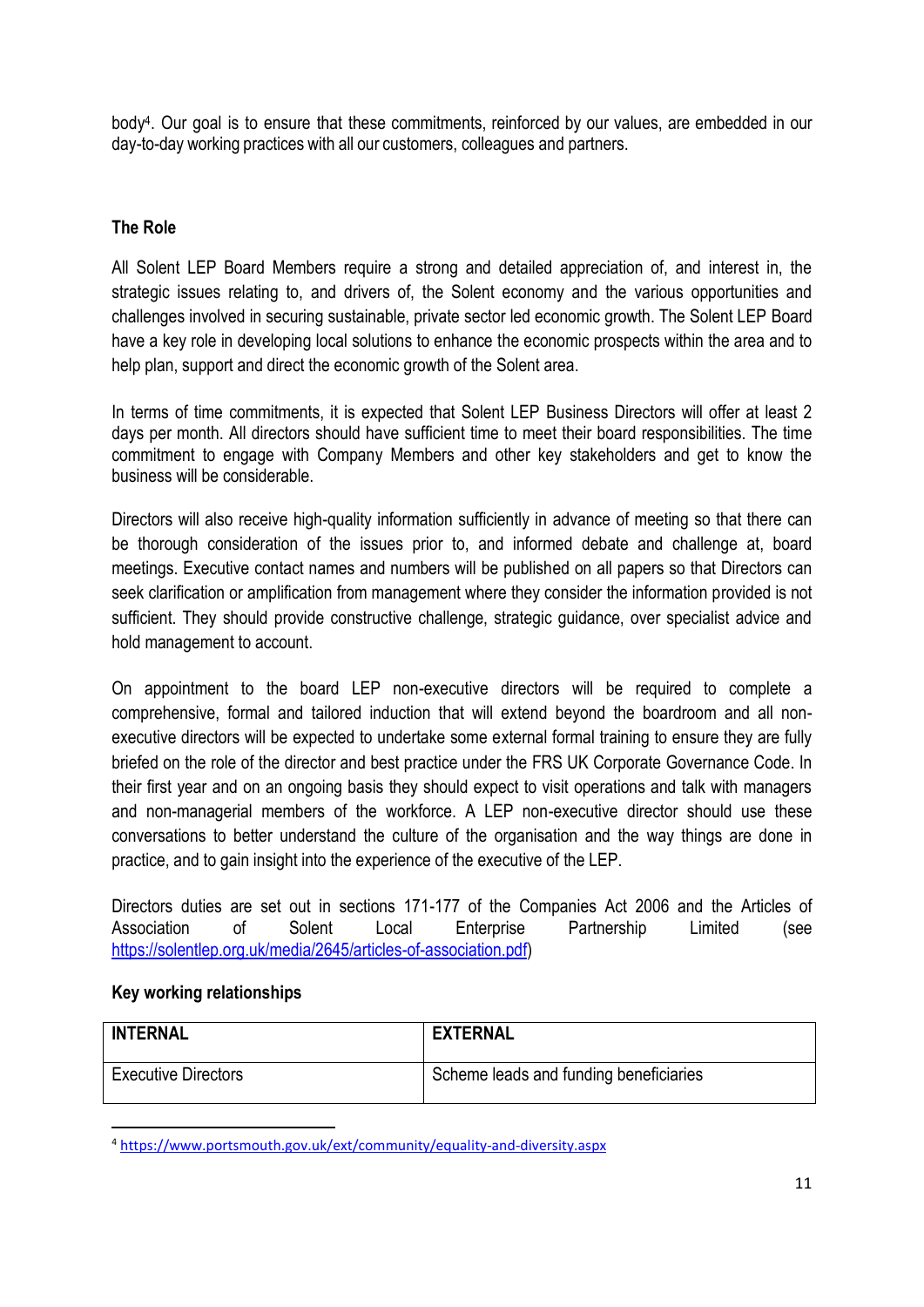| Non-Executive Directors                                       | Commissioners and Regulators in HM Government<br>(civil servants and Ministers)        |
|---------------------------------------------------------------|----------------------------------------------------------------------------------------|
| LEP senior managers and their teams                           | Cities and Local Growth Unit (BEIS and DLUHC)                                          |
| Accountable Body s151 officer and<br>Monitoring officer       | <b>Local MPs</b>                                                                       |
| All LEP and Accountable Body staff<br>supporting LEP activity | Local Government Leaders, elected members and<br>senior officials                      |
|                                                               | Private sector including senior business leaders and<br>business representative groups |
|                                                               | Academia including senior academic and education<br>leaders                            |
|                                                               | Social Enterprise and Civil Society representatives                                    |
|                                                               | Board members on other LEPs or other<br>regional/national representative organisations |

#### **Role requirements**

Bringing independent sound judgement Solent LEP Business Board Directors are expected to:

- Within the first 6 months of appointment, complete a professionally recognised, comprehensive programme for directors that meets the requirements of the UK Corporate Governance Code.
- Act in accordance with the Solent LEP Articles of Association, LEP Assurance Framework and LEP Board Terms of Reference.
- Contribute to the board to ensure a balance between high level coordination and driving the commissioning of the agreed programme of strategic projects to bring about the economic and physical transformation of the Solent area.
- Provide strategic leadership, challenge and support to the Board and contribute to the development of one of the most successful LEPs in the country; establishing and developing the LEPs credibility and confidence within the wider market.
- Represent the Solent LEP locally, encouraging networking and joint working with other Businesses within the LEP area and, where appropriate, working with neighbouring businesses outside the LEP area.
- Represent and promote the Solent on a local basis to deliver on the priorities of the LEP, bringing about the economic and physical transformation of the area.
- Actively engage with all Business members of the LEP to capture and engage their interest and facilitate their activity in the Solent economic area. There is a requirement for Directors to take on a lead role for key priority areas (as specified) and/or Chair sub committees of the main board and to act as the agreed link to a nominated business/public or higher education members in their area to facilitate pre and post Board meeting engagement.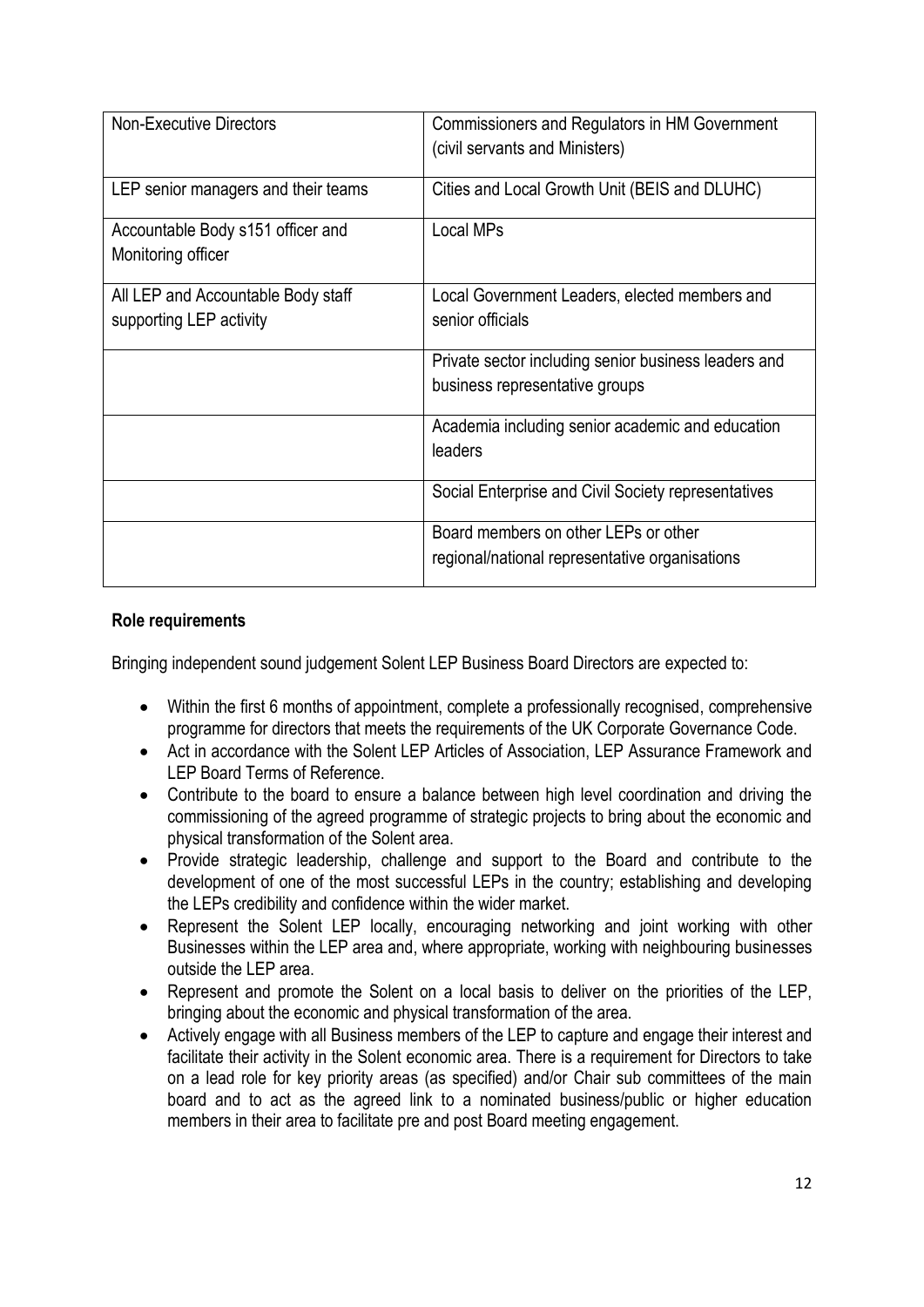- Contribute to and have influence over challenging goals and objectives, and ensure that the strategic aims are delivered through appropriate mechanisms.
- Contribute to the development of the board, providing expert advice and guidance and business expertise.
- Help ensure effective planning, management and financial control procedures are in place to ensure that all relevant legal and statutory requirements are met.
- There may be a requirement from time to time to represent the Solent LEP on a broader basis, including nationally and internationally, encouraging networking and joint working with other LEP's, government and public sector organisations based outside the area.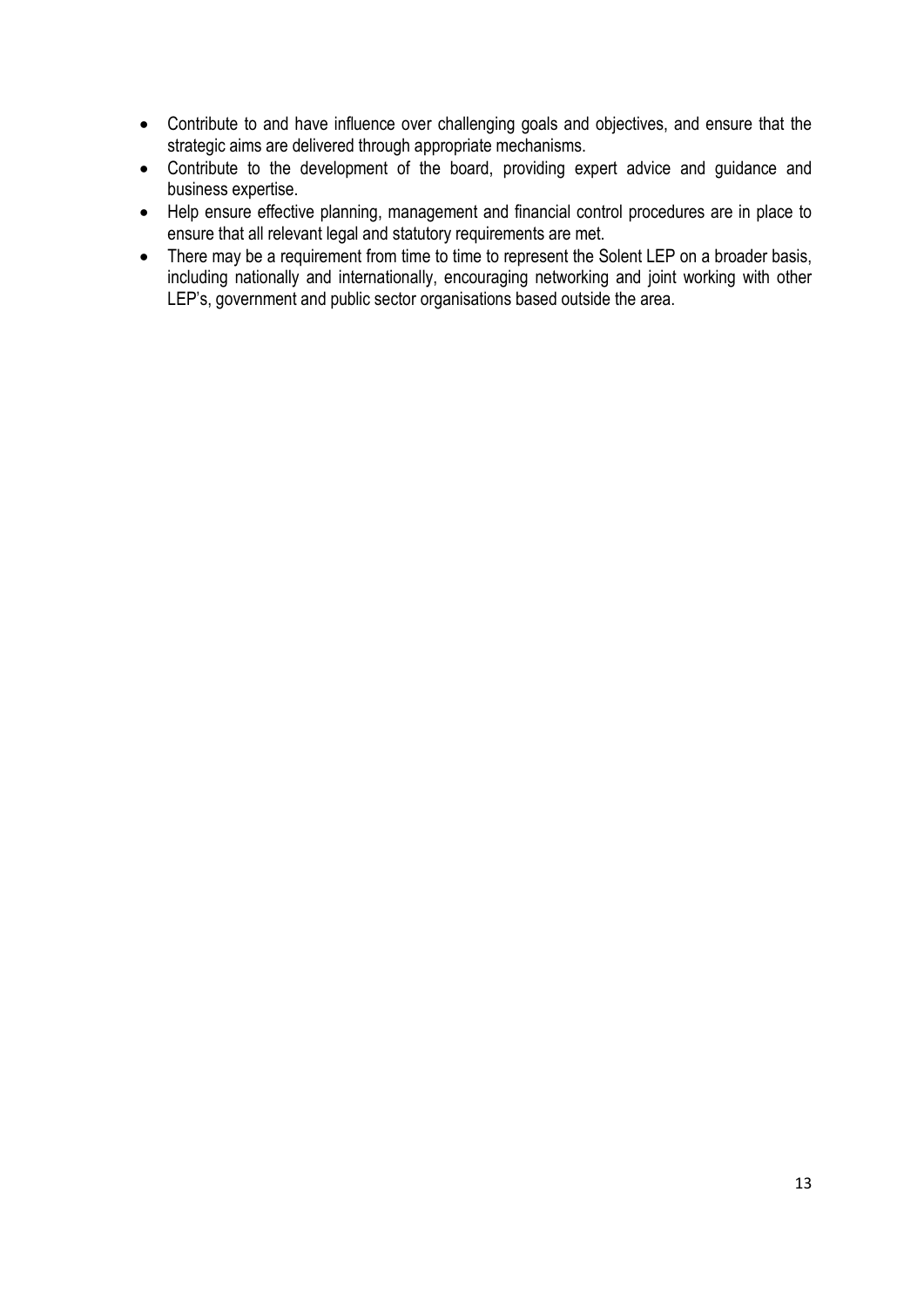### • **2D: Person Specification**

The successful candidate must be able to demonstrate that they:

- Are an owner or part owner (whether by way of shareholding, partnership or direct proprietorship), or board level or similar officer, of a B member in Solent Local Enterprise Partnership Limited or a Recommended Person<sup>5</sup> .
- Are not disqualified under the Articles of Association of the Solent LEP.
- Have first-hand knowledge and current experience of the local Solent business/local government/education environment, through a strong and proven track record of business leadership at a senior level.
- Have substantial experience and understanding of structuring effective working relationships with the private/public/education sector in local, regional, national and international fora.
- Have knowledge, understanding and a demonstrable commitment to leading and delivering economic change in the Solent area.
- Have the ability to make informed, balanced and independent judgements on key economic issues for the Solent.
- Have the ability to consider the long term implications and broad view of issues, identifying opportunities and key risks.
- Have the ability to act as an ambassador for the Solent economic area, with extensive experience of working within the private sector and engaging the confidence of local and central government (including Ministers of State), other public agencies as appropriate and key businesses and business organisations.
- Would, if appointed, be considered to be an independent non-executive Director, as set out in the [UK Corporate Governance Code](https://www.frc.org.uk/getattachment/88bd8c45-50ea-4841-95b0-d2f4f48069a2/2018-UK-Corporate-Governance-Code-FINAL.pdf)

<sup>5</sup> For the purposes of this Article 27.1, a "Recommended Person" shall mean a person who has, within the five-year period prior to their appointment as a B Director, been an owner or part owner (whether by way of shareholding, partnership or direct proprietorship), or board level or similar officer, of a B member and who the Board resolve to approve as a candidate for directorship as a B Director. Such approval shall be time limited and shall be for such period of time as the Board may, in its discretion, determine, and may be extended from its original duration by Board resolution, provided that the period of approval as a Recommended Person may not exceed four years in total.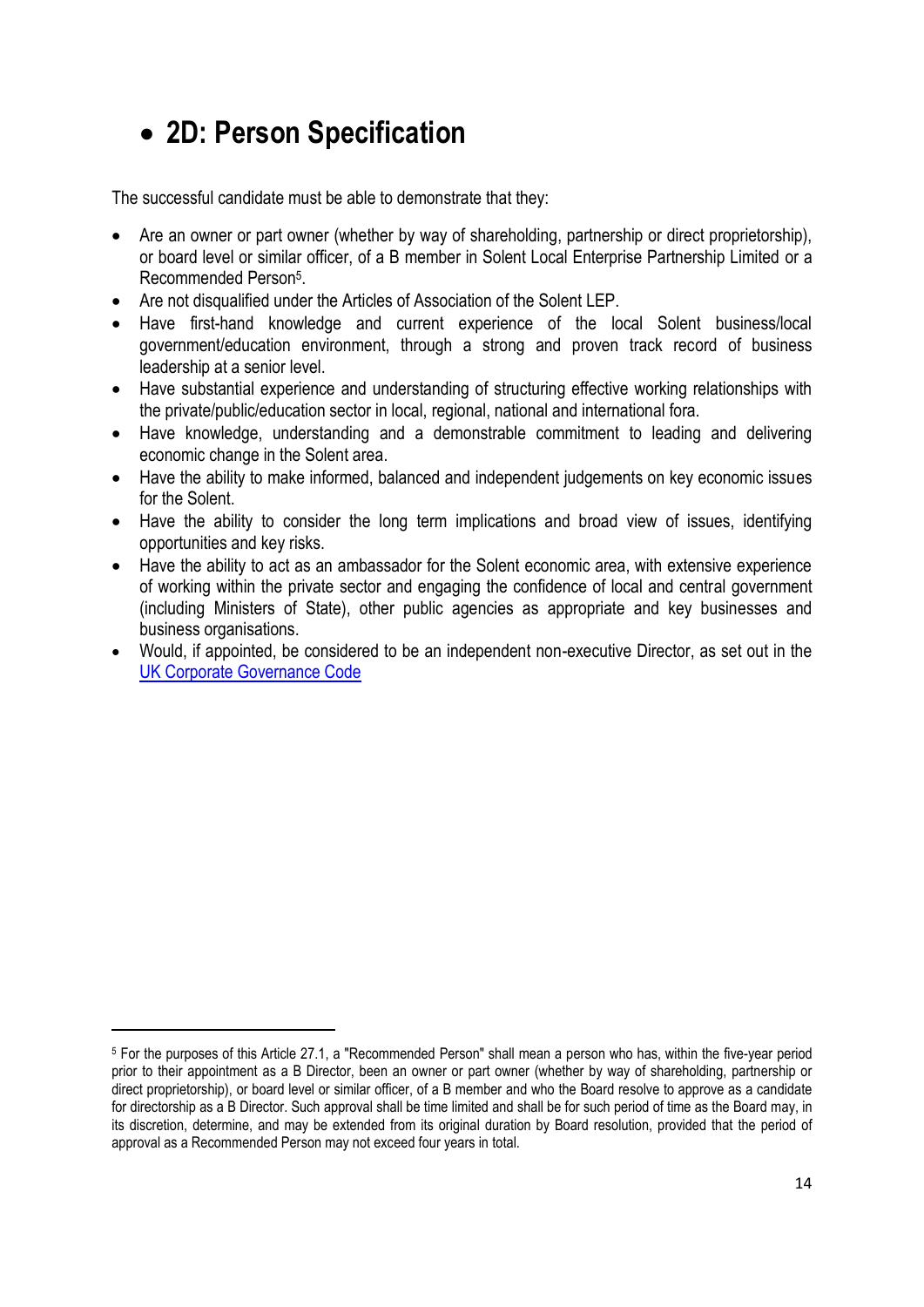### **2E: Other Information**

#### **Time commitment**

The Director role will involve at least two days per month. It will involve travel throughout the Solent area and, occasionally, travel outside of the Solent to attend external events and meetings. The post will not be remunerated.

#### **Conflict of interest**

Board members will be expected to adhere to normal conflict of interest arrangements, and their companies may be excluded from any contracts where the Solent LEP has a direct financial or commissioning interest. Details on the Solent LEP register of interest are available at the following links:

- <https://solentlep.org.uk/media/2551/solent-lep-register-of-interest-template-february-2019.pdf>
- [https://solentlep.org.uk/media/1265/register\\_of\\_events\\_attended](https://solentlep.org.uk/media/1265/register_of_events_attended-_hospitality_and_gifts_received_form.pdf) hospitality\_and\_gifts\_received\_form.pdf

#### **Conduct**

LEP Director roles are high profile and responsible for decision making in relation to significant sums of public money. Therefore, in addition to usual requirements under Company Law, LEP Directors are required to adhere to the Solent LEP Assurance Framework (available here: [https://solentlep.org.uk/media/4141/solent-lep-assurance-framework-feb-22.pdff\)](https://solentlep.org.uk/media/3162/solent-lep-assurance-framework-july-2020.pdf). All Solent LEP Board Directors are expected to follow ["The 7](https://www.gov.uk/government/publications/the-7-principles-of-public-life) [principles of public life" c](https://www.gov.uk/government/publications/the-7-principles-of-public-life)ode of conduct. Following publication of the Local Enterprise Partnership Governance and Transparency Best Practice Guidance the LEP has adopted a new Code of Conduct available here [https://solentlep.org.uk/media/2382/solent-lep](https://solentlep.org.uk/media/2382/solent-lep-code-of-conduct-blank-form.pdf)[code-of-conduct-blank-form.pdf](https://solentlep.org.uk/media/2382/solent-lep-code-of-conduct-blank-form.pdf)

#### **Period of appointment**

All appointments will be in a personal capacity. Deputies will not be allowed if the Board member is unable to attend.

Following election of a candidate by the Business Membership, the Business Director will be appointed with immediate effect.

Retirement of Directors is governed by Article 32 and 33 of our Articles of Association (available here: <https://solentlep.org.uk/media/2645/articles-of-association.pdf>)

#### **Board Development and Training**

The Solent LEP is committed to ensuring that LEP Board Directors are able to make a real and significant difference to the LEP and to our economy. As part of this, we will require LEP Board Directors to complete an induction and ongoing development and training for non-executive director roles to ensure all Board Directors have an in-depth view of the key duties, roles and legal responsibilities of an LEP director, as well as an understanding of Director's roles in corporate governance, legal status of a company and implications of the Company Act 2006, and know how to maximise board effectiveness.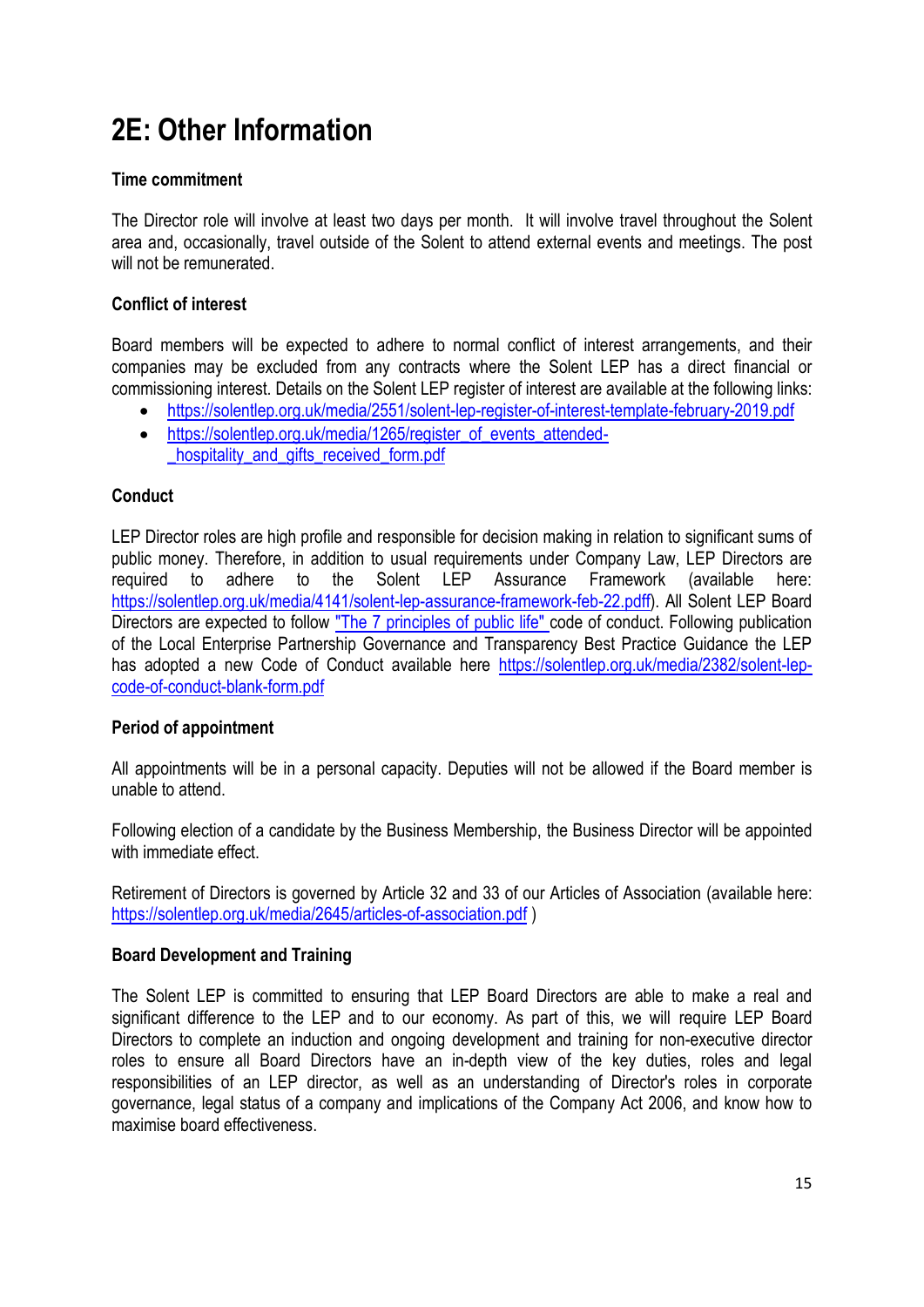### **Section 3: Information for individuals interested in applying to become a Solent LEP Director**

Please note that if you are intending to apply for a role on the Solent LEP Board, your business will need to be a Business Member of Solent Local Enterprise Partnership Ltd. As such, if your business is not currently a Solent LEP Member, you will need to apply for membership at the same time as submitting an application for a role on the Board. Information on how to apply for Membership is included in Section 4.

If your business is an existing B Member of Solent LEP Ltd, and you, or a senior person within your business, would like to be considered for a position as an LEP Director, the following information will provide details on the application process for you. You will not need to complete a new application for Membership form and as such, do not need to refer to Section 4.

The role of a LEP Director and eligibility criteria remains the same for candidates from both existing and new members and, for more information on the role, you should refer to the information in section 2 of this document.

### **3A: How to apply to become a Business Director**

If you would like to apply to become a Business Director of the Solent LEP, please send us:

- A brief covering letter highlighting why you are interested in the post, the skills and experience you possess which you feel would be most relevant to the role and how you meet each of the person specification requirements listed in section 2D.
- Your curriculum vitae (CV)
- A candidate statement which you would be content for us to circulate to other Solent LEP B Members. The template to use in producing your candidate statement can be downloaded at <https://solentlep.org.uk/get-involved/become-a-solent-lep-business-director/>

Please email your covering letter, CV, and candidate statement to [info@solentlep.org.uk](mailto:info@solentlep.org.uk) You will receive an email reply confirming receipt within 3 working days.

Please note that documents submitted as part of your director application will be shared with Solent LEP Search, Employment and Remuneration Committee in order to assess your application against the eligibility criteria in section 2D (and 4C in the event you are also submitting a membership application). No documents submitted as part of your application will be shared with Business Members except the Candidate Statement form you provide. Your covering letter and CV will only be used to ensure eligibility against the criteria published in this document. We will hold these documents confidentially at the Solent LEP Office. By returning the candidate statement form to us, you are providing consent for us to share this document with existing Solent LEP B Members should you progress to this stage of the process.

Eligible candidates will also be offered the opportunity to submit short video statements to be shared with the membership following the eligibility assessment process (video statements are not required as part of the initial application process).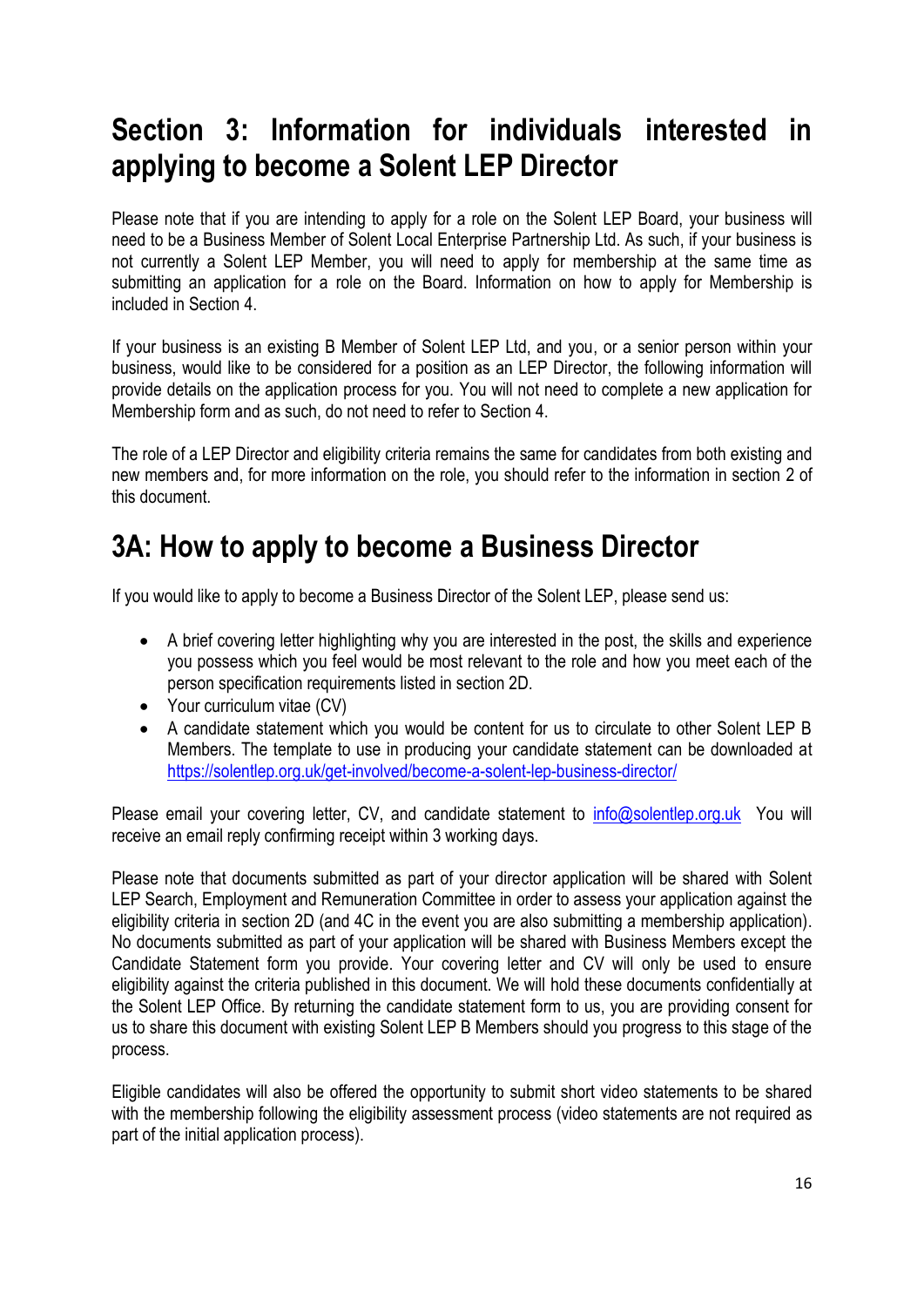### **3B: Process and Timetable**

All applications received before the deadline will be screened by the Solent LEP Search, Employment and Remuneration Committee to ensure eligibility against the criteria outlined in this document. The Panel will confirm the eligibility of Director Candidates (against the criteria in section 2D of this document; and 4C in the event you are also submitting a membership application).

You will be notified via email of the outcome of these eligibility checks.

All B Members of the Solent LEP will then consider the B Director candidates from amongst the eligible applicants. All Members and individual candidates will be advised of the election process and timetable at this time.

| <b>Timetable</b>                                                                                                                                                                                   |                                      |  |  |  |
|----------------------------------------------------------------------------------------------------------------------------------------------------------------------------------------------------|--------------------------------------|--|--|--|
| Application process to open                                                                                                                                                                        | Tuesday 12 <sup>th</sup> April 2022  |  |  |  |
| Closing date for applications:                                                                                                                                                                     | Tuesday 17th May 2022                |  |  |  |
| Eligibility checks on applications:                                                                                                                                                                | w/c 23rd May 2022                    |  |  |  |
| Applicants notified of outcome of eligibility<br>checks (and eligible new B Member applicants<br>sent joining documentation). Eligible Business<br>Director candidates to submit video statements. | Friday 27 <sup>th</sup> May 2022     |  |  |  |
| Deadline for return of membership and<br>application documentation for new B Member<br>applicants and video statements for B Director<br>candidates.                                               | Friday 10 <sup>th</sup> June 2022    |  |  |  |
| All LEP B Members and B Director candidates<br>notified of election process and timetable:                                                                                                         | Wednesday 15th June 2022             |  |  |  |
| Voting opens:                                                                                                                                                                                      | Wednesday 15 <sup>th</sup> June 2022 |  |  |  |
| <b>Voting Closes:</b>                                                                                                                                                                              | Thursday 7 <sup>th</sup> July 2022   |  |  |  |
| Outcome verified and notified:                                                                                                                                                                     | Friday 8 <sup>th</sup> July 2022     |  |  |  |
| Solent LEP Board Meeting:                                                                                                                                                                          | Friday 22 <sup>nd</sup> July 2022    |  |  |  |

Please note that the Solent LEP intend to adhere to the above timetable. However, in line with our commitment to securing a diverse range of candidates for our Business Membership to consider (as set out in section 3B), the Solent LEP reserves the right to depart from this timetable and extend the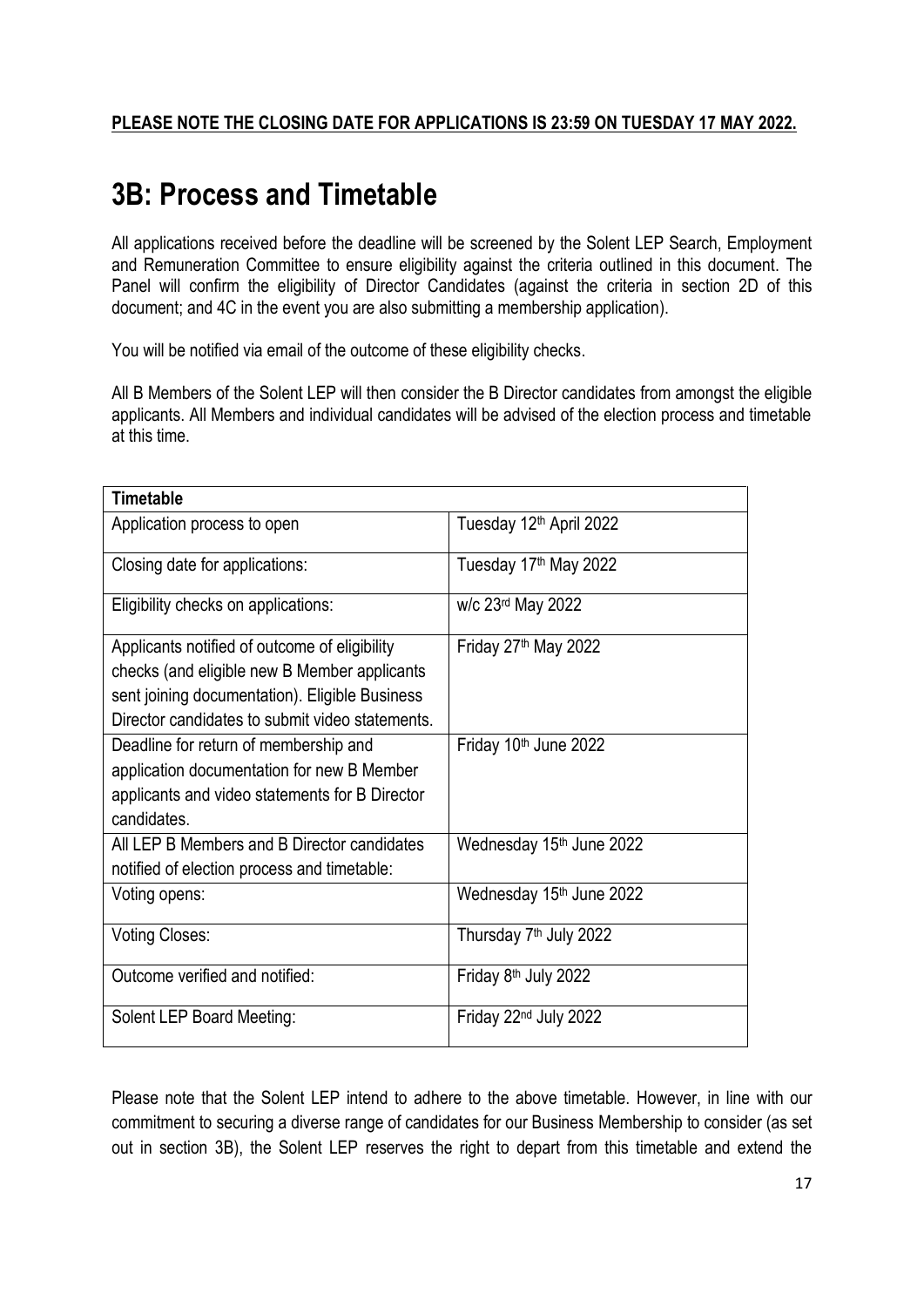closing date for applications in the event that there are no applications from female directors within the initial application window. In these circumstances, the Solent LEP will notify all candidates of the change in timetable via email during w/c Monday 23rd May 2022.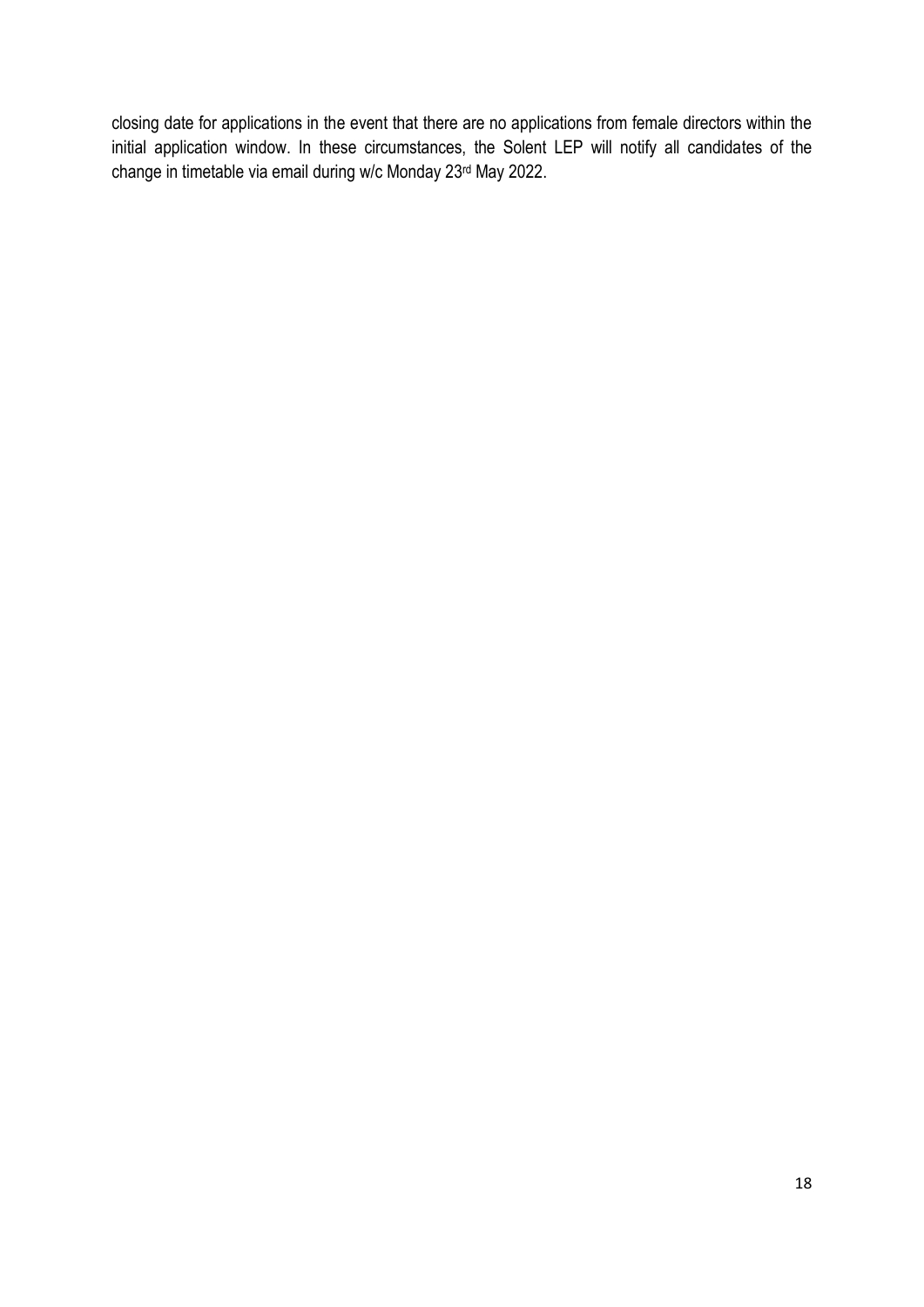### **Section 4: Becoming a Solent LEP Business Member**

The following section will provide an overview of key information in relation to becoming a Member of Solent LEP Ltd. Full details in relation to membership of Solent LEP Ltd can be found in our Articles of Association. It is recommended that you review these before applying for membership. Our Articles are published at the following link:<https://solentlep.org.uk/media/2645/articles-of-association.pdf>

## **4A: Company Structure of Solent Local Enterprise Partnership Ltd**

The Solent Local Enterprise Partnership has been registered as a company, limited by guarantee and it was incorporated on 18 March 2011. The Company has three categories of Membership:

- B Membership for businesses
- P Membership for local authorities and planning authorities
- H Membership for higher education institutions

In keeping with the Articles of Association and in accordance with company law, the board of Solent Local Enterprise Partnership Limited has been democratically elected by its members, thus ensuring that we have a robust, transparent and accountable delivery structure in place.

The structures continue to evolve reflecting the strategic role that the LEP has assumed as the lead body for economic development and the need to establish delivery capacity for its key programmes of work.

All Members of Solent LEP Ltd have the opportunity to vote on any future changes which the Company may wish to make to the Articles of Association and, accordingly, the way in which the Company operates. In order to ensure that the LEP is business led, Business Members (or "B" Members) of Solent LEP Ltd have the highest percentage (50%) of votes in relation to members resolutions including changes to the Company's Articles of Association.

In addition, each membership class elects its own representatives to the Solent LEP Board of Directors. The Directors are responsible for delivering the strategic goals of the Solent LEP and, again at Board level, the LEP is business led.

The Solent LEP Board consists of 16 Directors. This is made up of:

- 9 Business (B) Directors
- 5 Local Authority (P) Directors
- 1 Higher Education (H) Director
- 1 Executive (E) Director who is also the Solent LEP Chief Executive.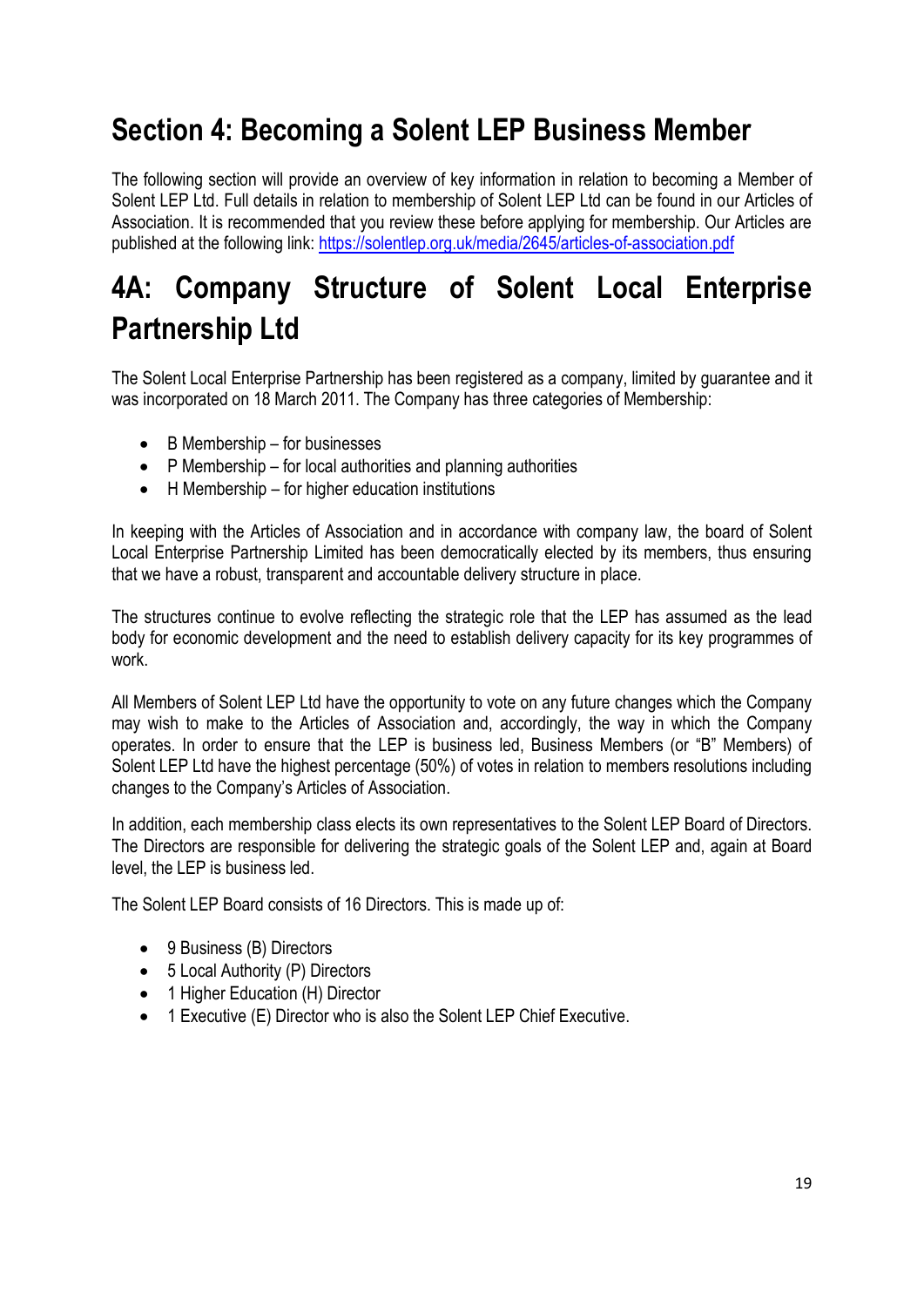### **4B: Benefits of becoming a Solent LEP Member**

Business Members of the Solent LEP have the opportunity to influence and shape the work of the Solent LEP in two main ways:

- 1. Each B member has the right to exercise one vote in relation to members' resolutions (including changes to the Company's Articles of Association), and;
- 2. The B Membership from time to time, as a class, the exclusive right, by simple majority vote, to appoint, remove and replace up to nine Company Directors (the B Directors).

In addition, business members have the opportunity to become directly involved in the work of the Solent LEP in many ways; including supporting the forum and panels that support the LEPs work.

Further details in relation to the LEPs priority areas of work can be found in our Solent Economic Recovery Plan, available here: <https://solentlep.org.uk/media/3663/solent-economic-recovery-plan-v2.pdf>

### **4C: Eligibility for Membership**

If you wish to apply for Business Membership of the Solent LEP, your business must be eligible against the following criteria. The Business must:

- be currently undertaking professional, business or other commercial activities with a view to profit within the Solent LEP region<sup>6</sup> (including organisations that re-invest profit or surplus revenue into their organisation or the LEP region or community);
- not be a representative organisation;
- and, be prepared to support the work of the Solent LEP through fielding a senior representative for consideration as a Solent LEP Business Director (see section 3 of this document for details), field representatives for Solent LEP Panels / Forum, field representatives to support one of our programmes such as joining our [Enterprise Adviser Network,](https://www.solentgrowthhub.co.uk/home/talent-and-training-2/enterprise-adviser-network/) or contribute to the work of the LEP in other ways such as donation of services or hosting of meetings/events etc.

### **4D: Liabilities of Members**

The liability of LEP members is limited. Please note that there is no cost or membership subscription fee associated with Solent LEP Membership. However, members will be required to promise, if the company is dissolved while he or she or it is, as applicable, a member, or within twelve months after he or she or it ceases to be a member, to contribute such sum (not exceeding £1.00) as may be demanded of him or her or it towards the payment of the debts and liabilities of the company incurred before he or she or it ceases to be, as applicable, a member or an associate member and the costs charges and expenses of winding up, and the adjustment of the rights of the contributories among themselves.

<sup>6</sup>A map of the Solent LEP region can be found at:<https://solentlep.org.uk/the-solent/map>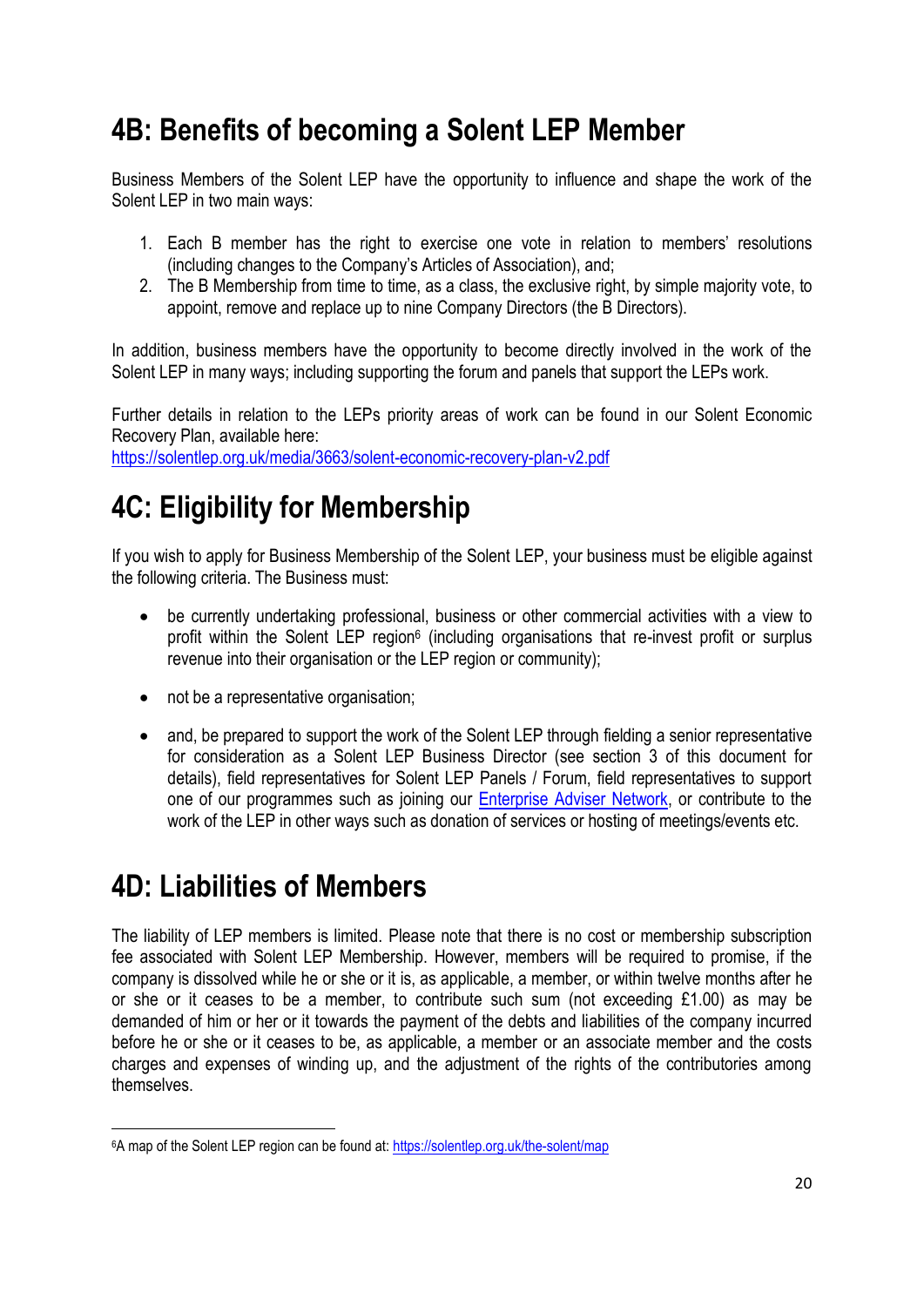### **4E: How to apply for Business Membership**

If you would like to apply to become a Business Member of the Solent LEP, please send us:

• A completed expression of interest in membership form with key information (form available at: <https://solentlep.org.uk/get-involved/solent-lep-business-membership/> including an outline of how your business would be prepared to support the LEP).

Please email your completed expression of interest form t[o info@solentlep.org.uk](mailto:info@solentlep.org.uk)

You will receive an email reply confirming receipt within 3 working days.

Please note that documents submitted as part of your membership application will be shared with Solent LEP Search, Employment and Remuneration Committee in order to assess your application against the eligibility criteria in section 4C.

If you are putting forward a candidate for election to the LEP Board, you will need to submit individual candidate information / documents at the same time as your membership documents. Further information on this is included in section 2 and 3.

#### **PLEASE NOTE THE CLOSING DATE FOR ALL APPLICATIONS IS 23:59 ON TUESDAY 17 MAY 2022**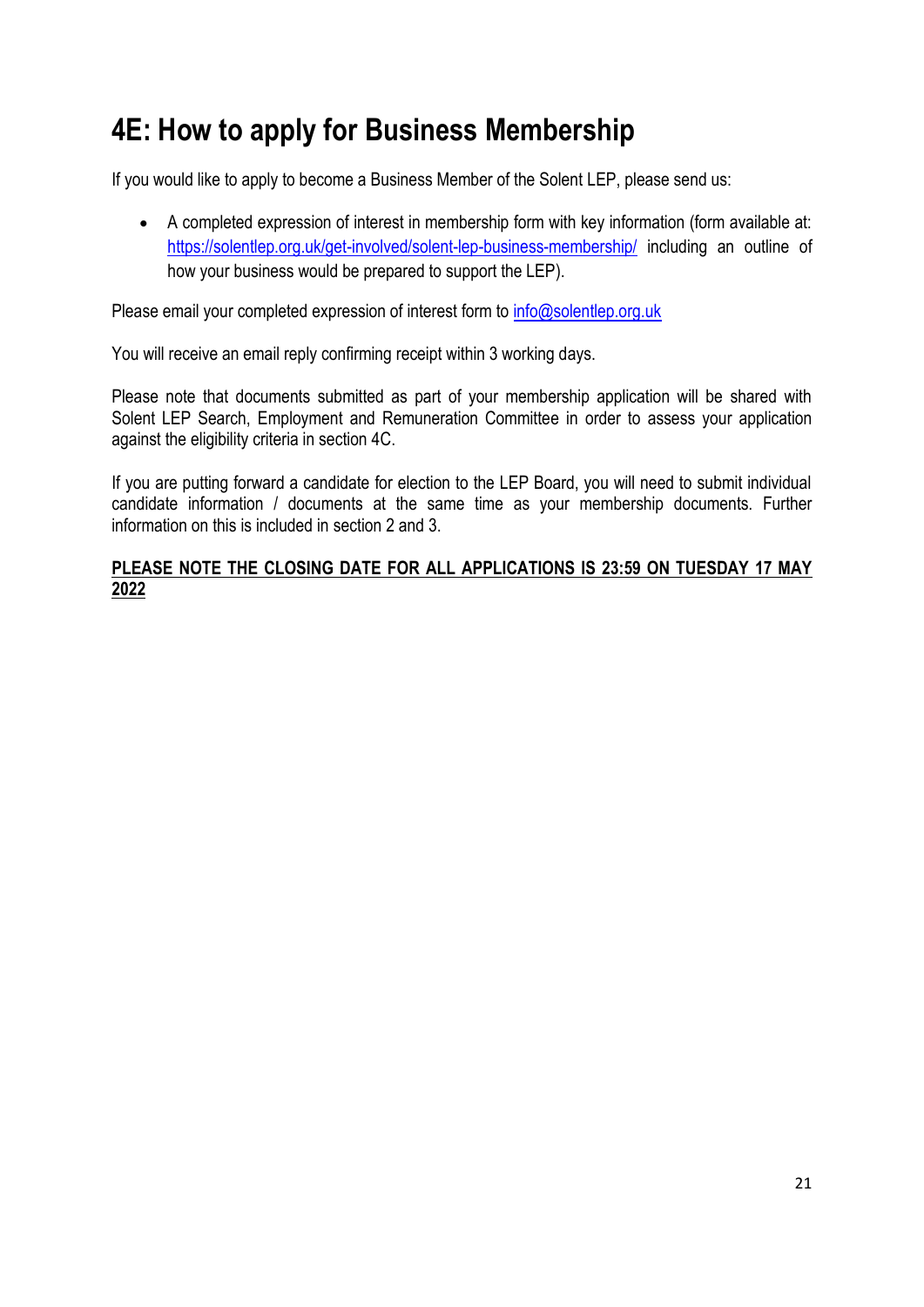### **4F: Process and Timetable**

All applications received before the deadline will be screened by the Solent LEP Search, Employment and Remuneration Committee and independent external recruitment and legal colleagues ("the Panel") to ensure eligibility against the criteria outlined in this document. The Panel will confirm the eligibility of the Business (against the criteria in section 4C).

You will be notified via email of the outcome of these eligibility checks and, if deemed eligible, sent a formal Application for Membership Form which you will need to sign and return to us by the deadline published below in order to confirm your membership of Solent LEP Ltd.

All B Members of the Solent LEP will then consider the B Director candidates from amongst the eligible applicants. Businesses applying for Solent LEP Membership are invited to put forward a candidate for the upcoming election at the same time as submitting your application for membership. If this is the case, please note that there are some additional documents which will need to be submitted at the same time as your application for Membership. This process is outlined in section 3 and 4.

All Members and individual candidates will be advised of the election process and timetable at this time.

| Timetable                                     |                                      |  |  |  |
|-----------------------------------------------|--------------------------------------|--|--|--|
| Application process to open                   | Tuesday 12 <sup>th</sup> April 2022  |  |  |  |
| Closing date for applications:                | Tuesday 17 <sup>th</sup> May 2022    |  |  |  |
| Eligibility checks on applications:           | w/c 23rd May 2022                    |  |  |  |
| Applicants notified of outcome of eligibility | Friday $27th$ May 2022               |  |  |  |
| checks (and eligible new B Member applicants  |                                      |  |  |  |
| sent joining documentation)                   |                                      |  |  |  |
| Deadline for return of membership and         | Friday 10 <sup>th</sup> June 2022    |  |  |  |
| application documentation for new B Member    |                                      |  |  |  |
| applicants:                                   |                                      |  |  |  |
| All LEP B Members and B Director candidates   | Wednesday 15 <sup>th</sup> June 2022 |  |  |  |
| notified of election process and timetable:   |                                      |  |  |  |
| Voting opens:                                 | Wednesday 15 <sup>th</sup> June 2022 |  |  |  |
| <b>Voting Closes:</b>                         | Thursday 7th July 2022               |  |  |  |
| Outcome verified and notified:                | Friday 8 <sup>th</sup> July 2022     |  |  |  |

Please note that the Solent LEP intend to adhere to the above timetable. However, in line with our commitment to securing a diverse range of Business Director candidates for our Business Membership to consider (as set out in section 2B), the Solent LEP reserves the right to depart from this timetable and extend the closing date for applications in the event that there are no applications from female directors within the initial application window. In these circumstances, the Solent LEP will notify all candidates of the change in timetable via email during w/c Monday 23rd May 2022.